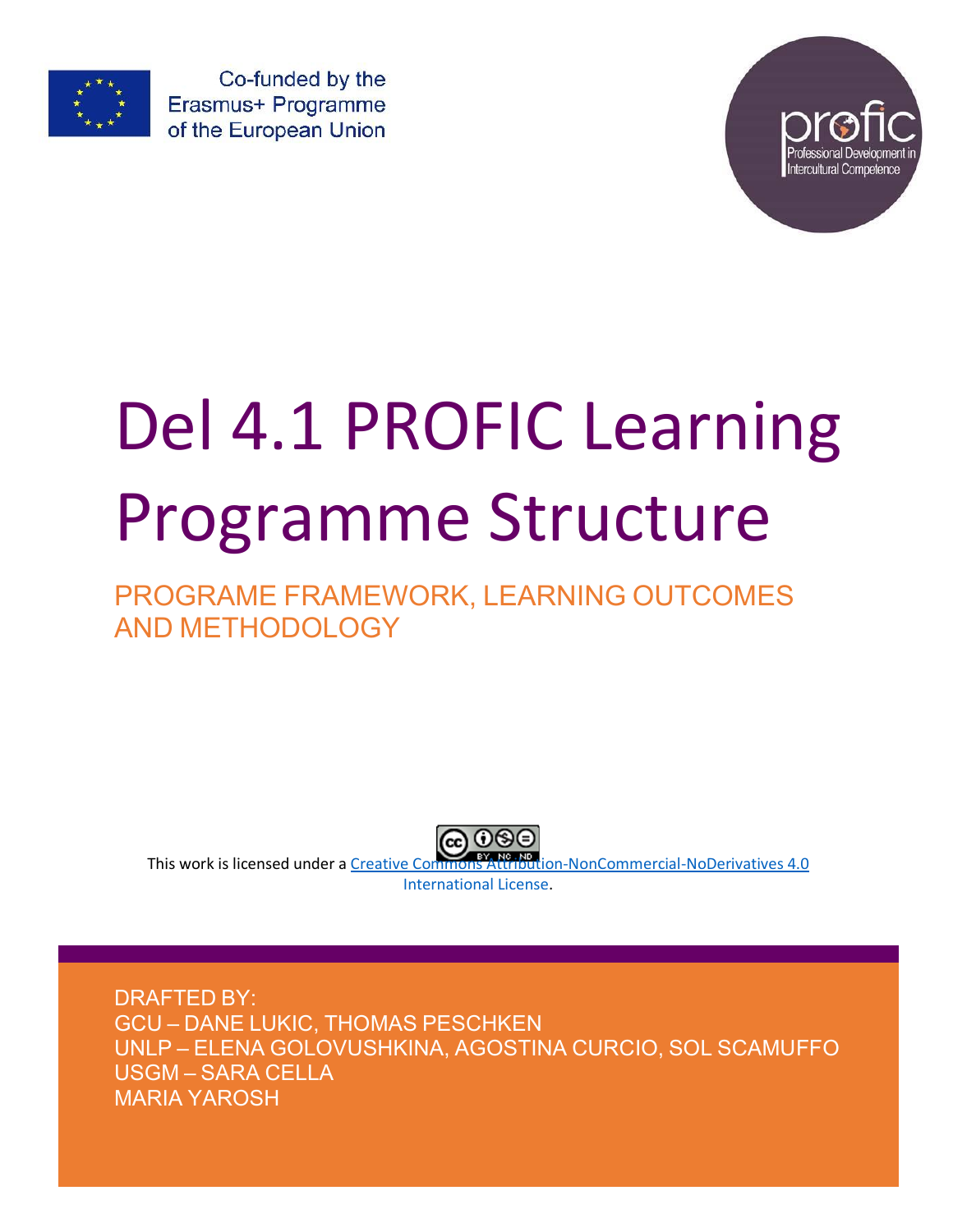# **Document Control Sheet**

| Project                       |                            | <b>PROFIC</b> - Professional Development in Intercultural Competence in |                     |                                                                                                                         |  |  |
|-------------------------------|----------------------------|-------------------------------------------------------------------------|---------------------|-------------------------------------------------------------------------------------------------------------------------|--|--|
|                               |                            | <b>Higher Education Institutions</b>                                    |                     |                                                                                                                         |  |  |
| <b>Grant Agreement n.</b>     |                            |                                                                         | 2018-2506/001-001   |                                                                                                                         |  |  |
|                               | <b>Document Title</b>      |                                                                         |                     | Deliverable 4.1 - Developing the PROFIC Learning Programme                                                              |  |  |
|                               |                            |                                                                         | structure           |                                                                                                                         |  |  |
|                               | <b>Lead Beneficiary</b>    |                                                                         | P1 - GCU            |                                                                                                                         |  |  |
|                               | <b>Deputy</b>              |                                                                         | P8 - UNLP           |                                                                                                                         |  |  |
|                               | <b>WP</b> number           |                                                                         | WP4                 |                                                                                                                         |  |  |
|                               | <b>Type</b>                |                                                                         |                     | Programme Structure                                                                                                     |  |  |
|                               | <b>Dissemination level</b> |                                                                         |                     | International                                                                                                           |  |  |
| <b>Version</b><br><b>Date</b> |                            |                                                                         |                     | <b>Description</b>                                                                                                      |  |  |
|                               | 7/7/2020<br>2.0            |                                                                         |                     | The Learning Programme structure including PROFIC<br>learning outcomes, content areas<br>overall<br>and<br>methodology. |  |  |
|                               | <b>Date</b>                |                                                                         | 7/7/2020            |                                                                                                                         |  |  |
|                               | <b>Number of pages</b>     |                                                                         | 22                  |                                                                                                                         |  |  |
|                               | <b>Authors</b>             |                                                                         |                     | <b>GCU - DANE LUKIC, THOMAS PESCHKEN</b>                                                                                |  |  |
|                               |                            |                                                                         |                     | UNLP - ELENA GOLOVUSHKINA, AGOSTINA CURCIO, SOL                                                                         |  |  |
|                               |                            |                                                                         | <b>SCAMUFFO</b>     |                                                                                                                         |  |  |
|                               |                            |                                                                         |                     |                                                                                                                         |  |  |
|                               |                            |                                                                         | USGM - SARA CELLA   |                                                                                                                         |  |  |
|                               |                            |                                                                         | <b>MARIA YAROSH</b> |                                                                                                                         |  |  |
|                               | <b>Contributors</b>        |                                                                         |                     | Other partners feedback UTEC, UDB, UNC, UNLa, UV, UdG, UDUAL                                                            |  |  |



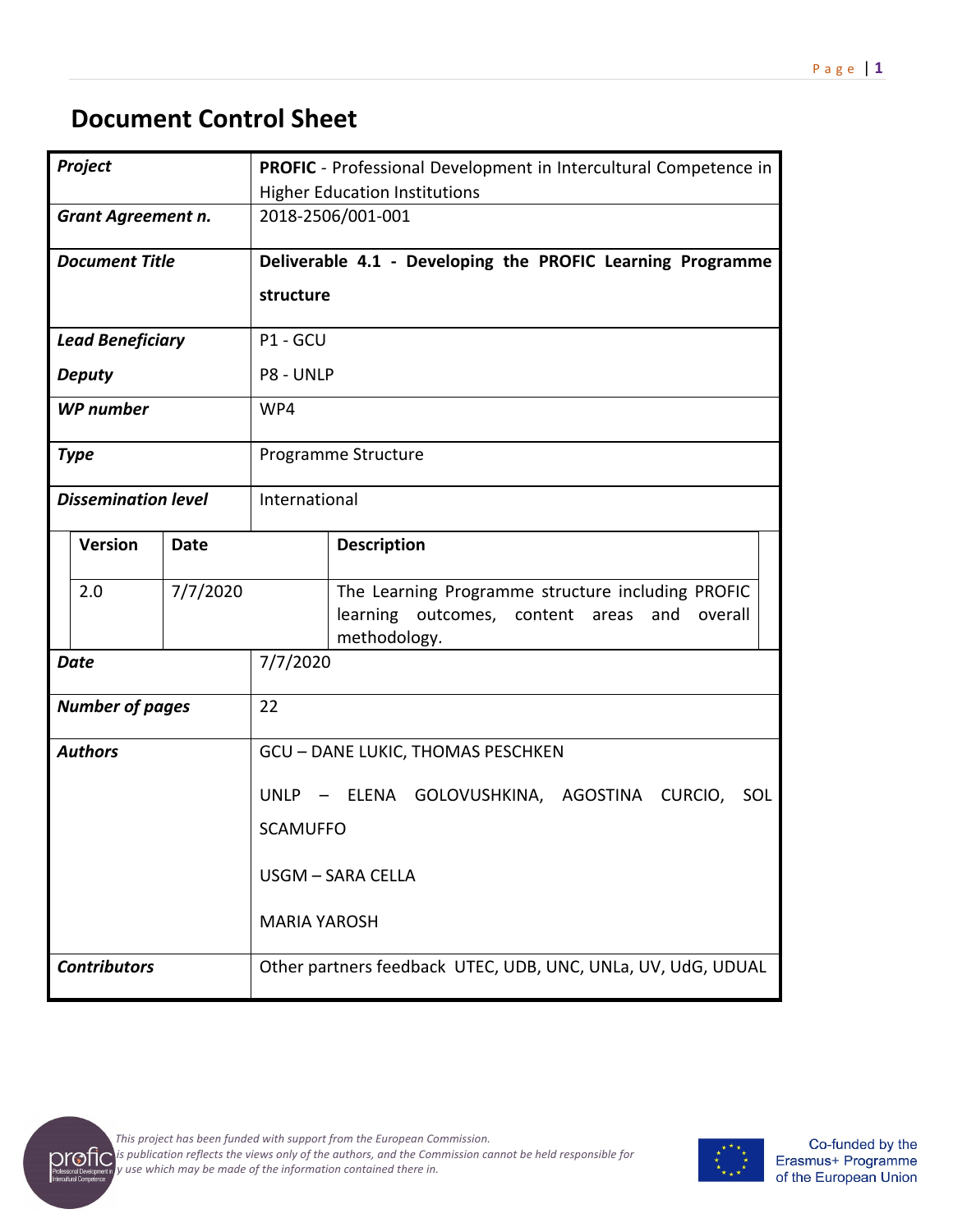| 1.  | <b>INTRODUCTION</b>                                                 | 3  |
|-----|---------------------------------------------------------------------|----|
| 2.  | INDIVIDUAL IC Area- developing one's own professional IC            | 4  |
| 2.1 | Content overview                                                    | 4  |
| 2.2 | <b>INDIVIDUAL IC elements</b>                                       | 5  |
| 3.  | PEDAGOGICAL IC - ability to help students develop IC                | 7  |
| 3.1 | Content overview                                                    | 7  |
| 3.2 | PEDAGOGICAL IC elements                                             | 8  |
| 4.  | SUPPORTING IC - ability to support students' intercultural journeys | 10 |
| 4.1 | Content overview                                                    | 10 |
| 4.2 | <b>SUPPORTING IC elements</b>                                       | 11 |
| 5.  | DEVELOPING IC - Professional reflective practice on IC development  | 13 |
| 5.1 | Content overview                                                    | 13 |
| 5.2 | <b>DEVELOPING IC elements</b>                                       | 14 |
| 6.  | PROFIC Professional Development Methodology                         | 15 |
| 6.1 | Methodological principles                                           | 16 |
| 6.2 | Learning activities examples                                        | 18 |
| 7.  | <b>ASSUMPTIONS</b>                                                  | 19 |



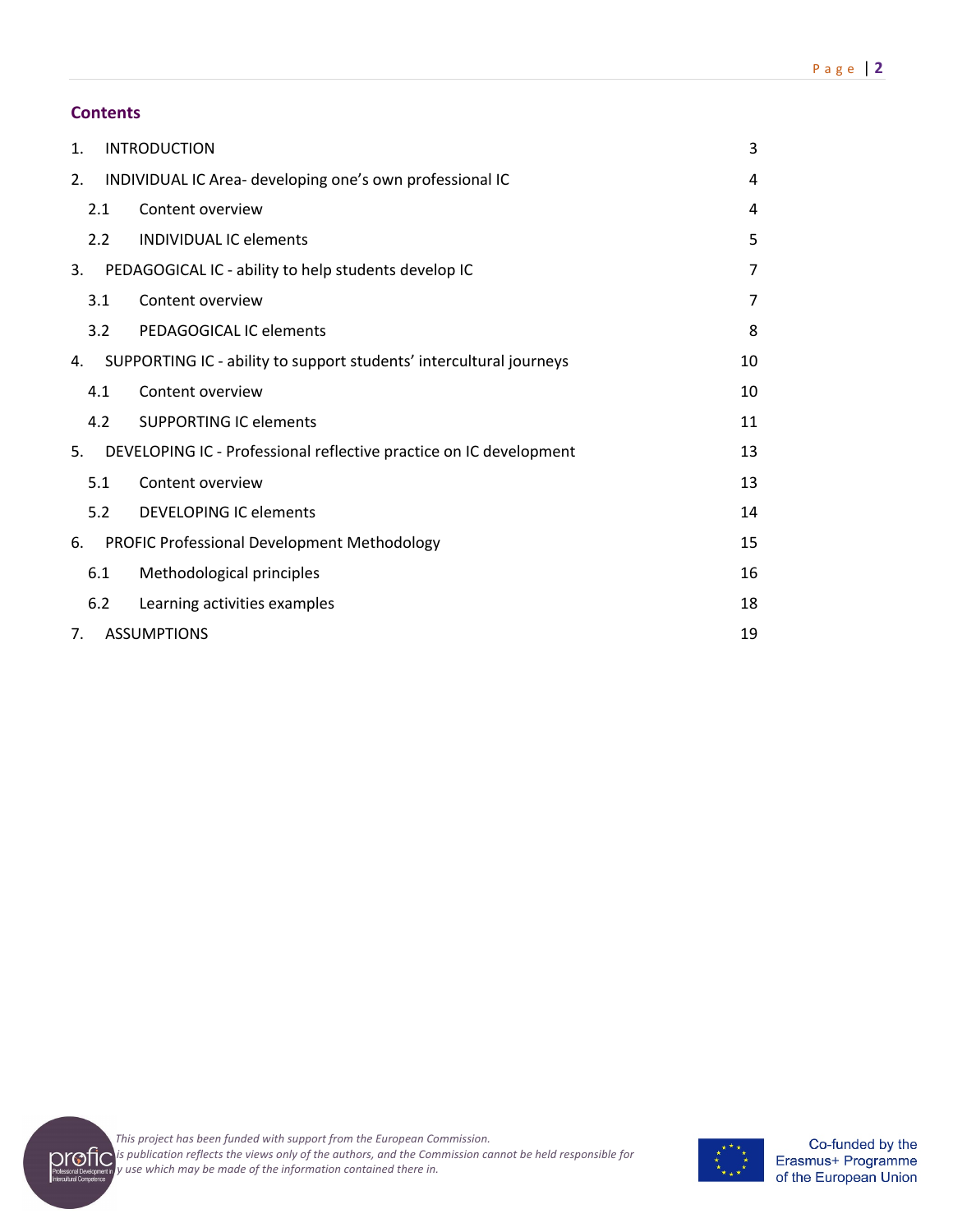# **1. INTRODUCTION**

The PROFIC Leaning Programme Structure contains an overview of the Learning Programme Framework with specific areas to be developed and their learning outcomes as well as the overarching methodology for professional development delivery. The PROFIC Learning Programme Framework (Figure 1) deals with several distinct content areas that could be developed to address individual staff needs in intercultural competence (IC). The proposed content areas, related learning outcomes and content summaries were based on the PROFIC Baseline Report as well as previous research and experience of developing IC. The primary areas are INDIVIDUAL IC, on which the second two areas depend based on staff roles in their institution: PEDAGOGIC IC and SUPPORTING IC. The further meta area is transversal and underpins all other areas: DEVELOPING IC - Professional reflective practice on IC development where participants reflect and plan their learning related to all other areas.

Two additional areas have been identified. Firstly, one area is indicated as a subsequent step where staff can support other staff in IC development: COMMUNITY IC. Secondly, in addition to individual IC abilities there are set of institutional level capabilities that would enable development of professional level IC: ORGANISATIONAL IC. These two additional areas will not be detailed in this document as they are not the focus of the WP4 PROFIC Learning Programme delivery will be further explored alongside WP4 and in the following phase WP5 – Action Plan Implementation.



*Figure 1 PROFIC Learning Programme Framework*



*This project has been funded with support from the European Commission.* **The fight** publication reflects the views only of the authors, and the Commission cannot be held responsible for<br> **The fight** *any use which may be made of the information contained there in.*

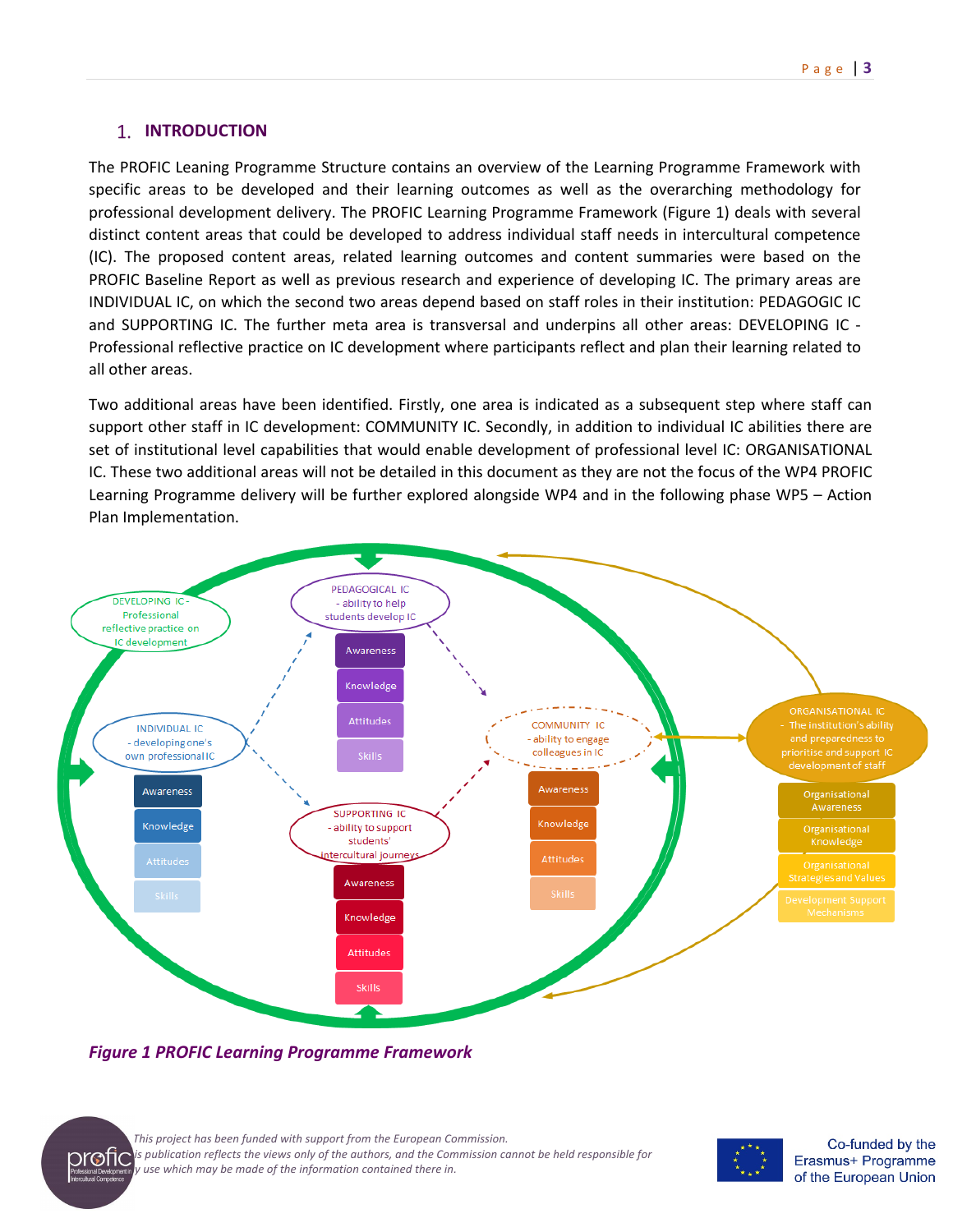The following sections details the four initial content areas, including the specific learning outcomes (LOs) mapped against our competence model of Awareness, Knowledge, Attitudes and Skills (AKAS). Furthermore, each content area is described together with a table detailing elements that might be included as content of that area. Depending on the development of the learning programme these areas could be potentially developed into distinct Modules or be crosscutting across various staff learning activities.

| <b>Content area</b>                               | <b>No</b>     | <b>Learning Outcomes</b>                                                                                                  | <b>AKAS</b><br>(Awareness,<br>Knowledge,<br>Attitude,<br>Skill) |
|---------------------------------------------------|---------------|---------------------------------------------------------------------------------------------------------------------------|-----------------------------------------------------------------|
|                                                   | $\mathbf{11}$ | Identify situations in which cultural conditioning $-$ including<br>one's own - affects the way persons behave or react   | <b>AW</b>                                                       |
|                                                   | 12            | Identify cultural differences in groups with whom one interacts<br>professionally                                         | AW, KN                                                          |
| <b>INDIVIDUAL IC</b><br>- developing one's own  3 |               | Distinguish and relate different dimensions of intercultural<br>competence and associated concepts in theory and practice | <b>KN</b>                                                       |
| professional IC                                   | 4             | Apply critical thinking and non-judgmental attitudes in<br>situations of cultural diversity                               | <b>ATT</b>                                                      |
|                                                   | 15            | one's communication and wider<br><b>Adjust</b><br>behaviour<br>as<br>appropriate in different cultural settings.          | <b>SK</b>                                                       |
|                                                   | 16            | Contribute proactively to effective work in culturally diverse<br>teams.                                                  | <b>SK</b>                                                       |

# **INDIVIDUAL IC Area- developing one's own professional IC**

#### *2.1 Content overview*

Activities in this area will ensure that each participant has a solid and well-articulated base on which to build in their professional work in a higher education institution.

In terms of awareness, it will focus on awareness of cultural differences, on how such differences can manifest themselves in day-to-day interactions and behaviour, and on what might prevent us from noticing cultural differences. The notions of culture, cultural elements and dimensions, as well as cultural conditioning inform such awareness and give us the language we need to discuss and better reflect on ways in which culture influences us, those around us and all interpersonal interactions. One of the fundamental points here will be the need to focus on different types of cultures - groups of persons that share distinct norms, behaviours and values - and that are far more numerous and nuanced than national cultures.



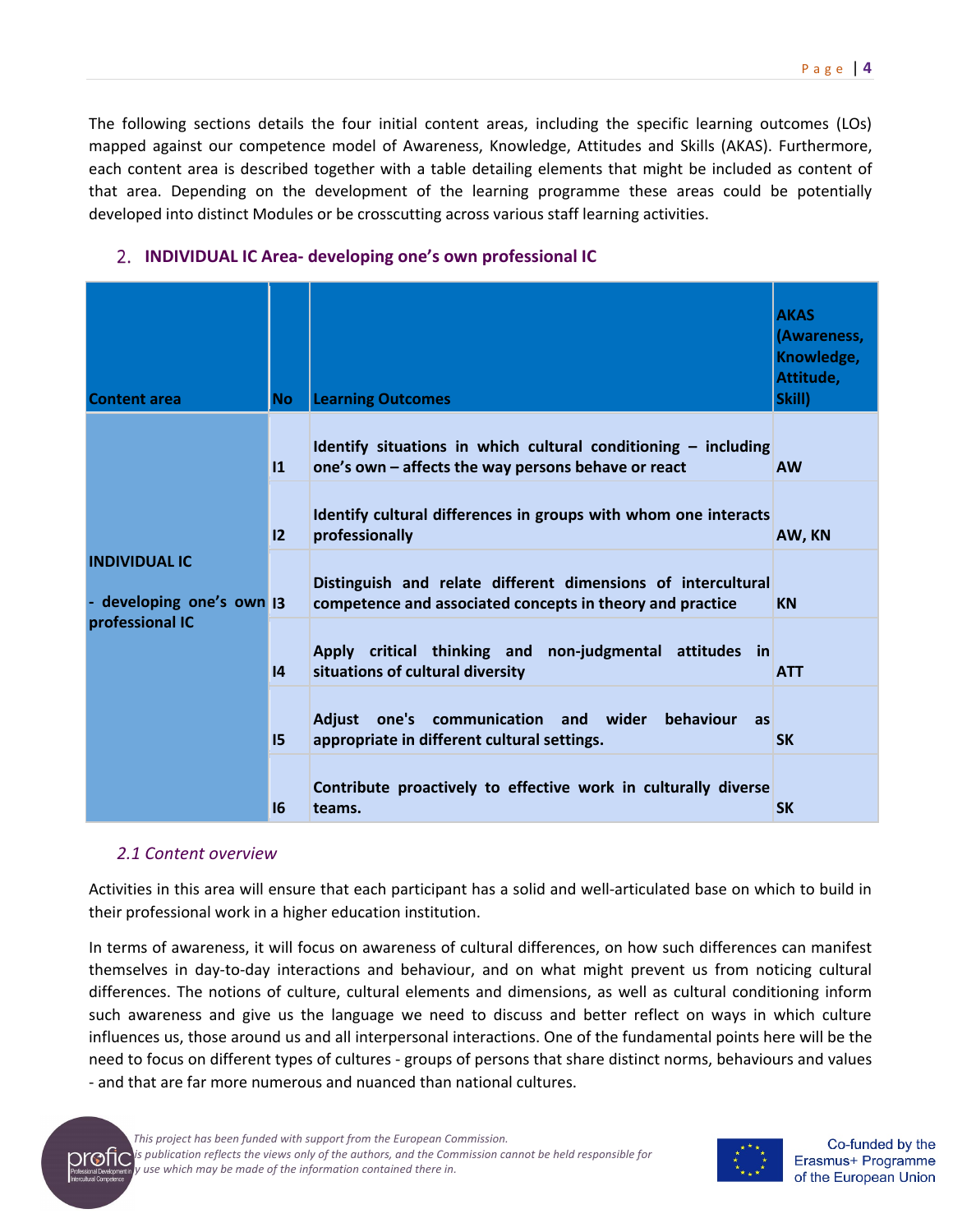We will also discuss the very notion of Intercultural Competence – what it is and what elements different scholars distinguish as its building blocks. Here our focus will also be, first of all, on acquiring conceptual understanding and appropriate vocabulary, and, next and even more importantly, on applying these to the analysis of concrete intercultural interaction experiences. We will try to look at IC holistically, as well as from your disciplinary/subject-specific perspective. And, again, we will go beyond approaches that limit the relevance of IC to working in international context only.

As for attitudes, we will tackle the question of stereotypes (which all human beings manifest to make sense of the world) versus prejudices, and how critical thinking and conscious efforts to suspend judgement and remain non-judgemental in our behaviour can help us prevent discriminating those who are culturally different. And remember that students are always 'culturally different' from us – if nothing else, they are at least new to our field of specialization and to academia in general! Moreover, as part of IC we will explore how cultural diversity could lead to divergent thinking and innovation and be perceived as an advantage to higher education.

Finally, this area will address the skills of adjusting one's communication and wider behaviour as appropriate in different cultural settings and proactively contributing to effective work in culturally diverse teams. What do you need to take into account to decide on what behaviour can be appropriate? How can you make sure it is or discover you need to adjust it further? And how to build on the richness cultural diversity provides, while successfully addressing possible intercultural tensions, when working in a team?

| <b>Awareness</b>                                                              | <b>Knowledge</b>                                                                                              | <b>Attitudes</b>                                  | <b>Skills</b>                                                                                                        |
|-------------------------------------------------------------------------------|---------------------------------------------------------------------------------------------------------------|---------------------------------------------------|----------------------------------------------------------------------------------------------------------------------|
| cultural<br>οf<br>Awareness<br>cultural<br>differences,<br>of<br>conditioning | Wider notion of culture<br>and its multiple<br>layers,<br>elements<br>cultural<br>and<br>dimensions           | Non-judgmental attitude                           |                                                                                                                      |
| Understanding one's own<br>cultural perspectives                              | Socialization and cultural<br>conditioning                                                                    | Openness to the ideas of<br>others                | <b>Building</b><br>cultural<br>on<br>diversity to promote<br>innovation<br>and<br>enhancement in higher<br>education |
|                                                                               | notion/concept<br>The<br>of<br>Intercultural competence<br>and its elements                                   | Critical thinking attitudes                       | Critical<br>thinking<br>application<br>to<br>intercultural situations                                                |
|                                                                               | Knowledge about specific<br>cultural norms, beliefs and<br>behaviours of different<br>cultures one encounters | Curiosity about cultures<br>and valuing diversity | Avoiding stereotypes                                                                                                 |

# *2.2 INDIVIDUAL IC elements*

*This project has been funded with support from the European Commission.*

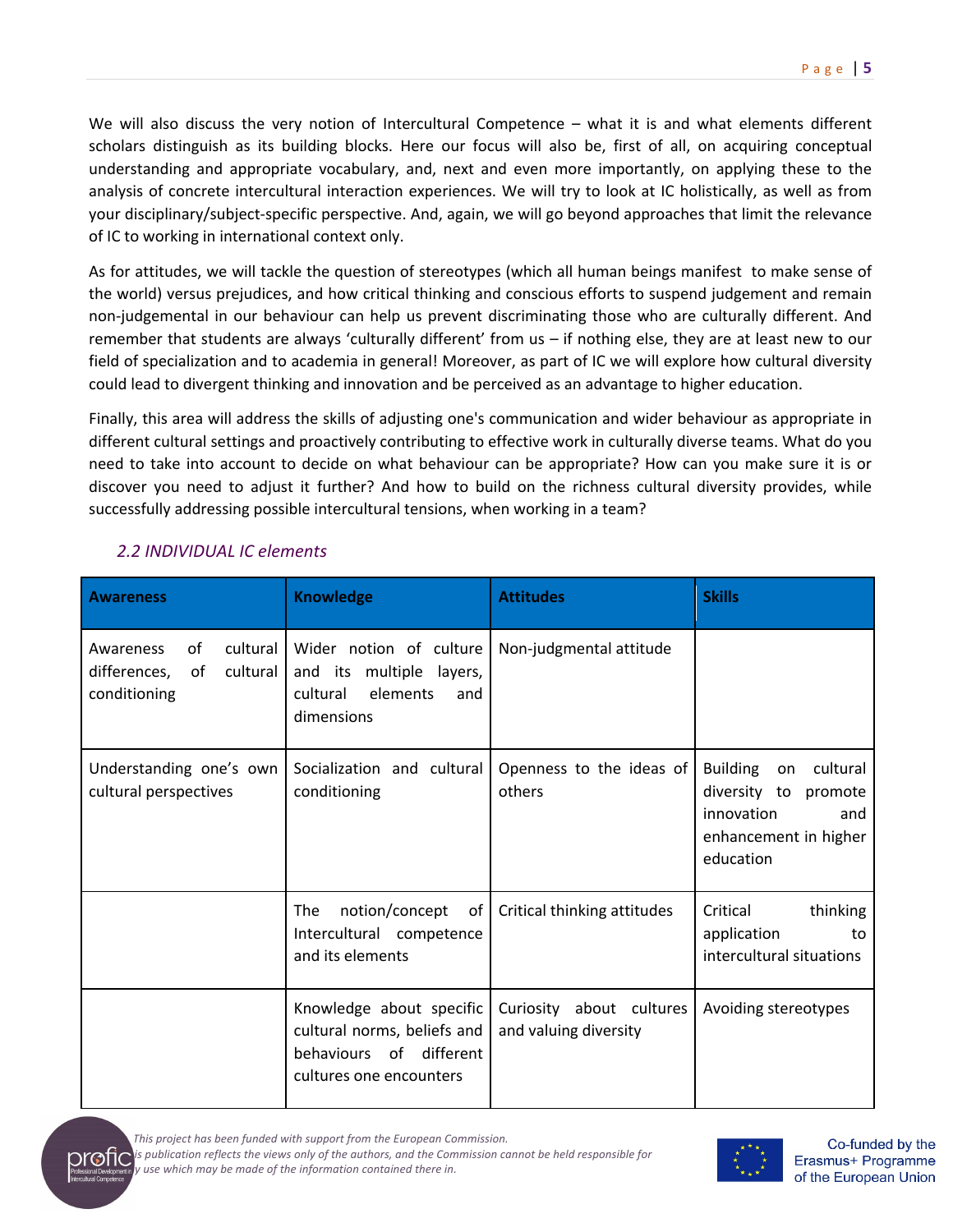|                                                                                                               |                                                                           | Willingness to adapt one's<br>behaviour<br>cultural<br>in<br>situations     | one's<br>Adjusting<br>communication<br>and<br>behaviour<br>wider<br>as<br>appropriate<br>in<br>different<br>cultural<br>settings                                                                                              |
|---------------------------------------------------------------------------------------------------------------|---------------------------------------------------------------------------|-----------------------------------------------------------------------------|-------------------------------------------------------------------------------------------------------------------------------------------------------------------------------------------------------------------------------|
|                                                                                                               |                                                                           |                                                                             | Intercultural<br>communication<br>skills<br>active<br>including<br>listening,<br>finding<br>a<br>common language and<br>avoiding<br>misunderstandings                                                                         |
| Awareness of the impact<br>of culture on conflicts in<br>one's<br>higher<br>education/professional<br>context | Knowledge<br>around<br>conflict<br>intercultural<br>management approaches | Willingness to mediate in<br>intercultural conflicts                        | Ability to deal with<br>intercultural conflicts<br>(among<br>students<br>both<br>local<br>and<br>international, students<br>staff<br>both<br>and<br>academic<br>and<br>administrative<br>and<br>staff<br>among<br>colleagues) |
|                                                                                                               | Knowledge of intercultural<br>team<br>management<br>strategies            | Willingness to participate<br>and lead<br>culturally<br>in<br>diverse teams | Proactively<br>contributing<br>to<br>effective<br>work<br>in<br>culturally<br>diverse<br>teams                                                                                                                                |
|                                                                                                               |                                                                           | Confidence in intercultural<br>situations                                   |                                                                                                                                                                                                                               |

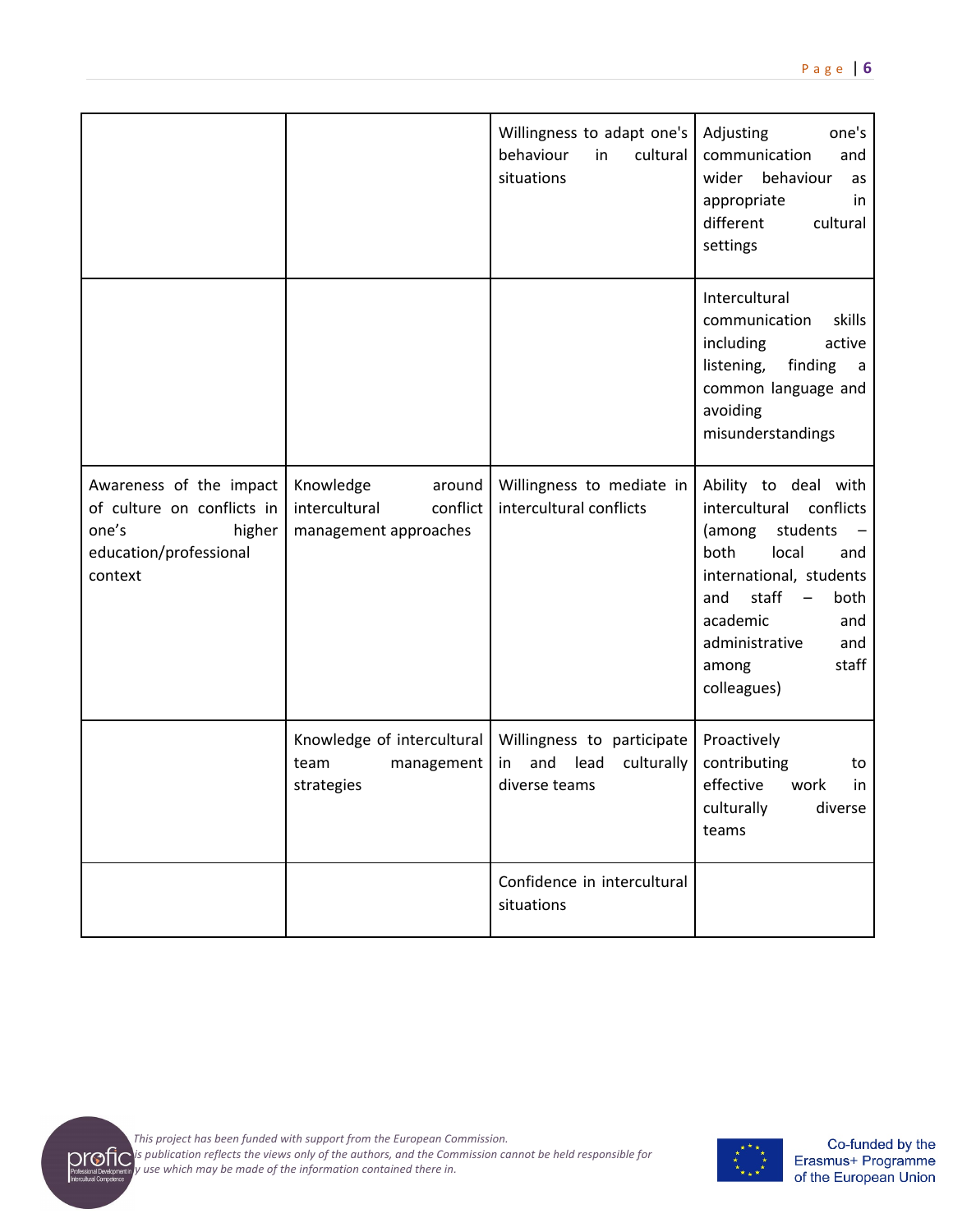# **PEDAGOGICAL IC - ability to help students develop IC**

| <b>Content area</b>                    | <b>No</b> | <b>Learning Outcomes</b>                                                                                                                                                               | <b>AKAS</b><br>(Awareness,<br>Knowledge,<br>Attitude,<br>Skill) |
|----------------------------------------|-----------|----------------------------------------------------------------------------------------------------------------------------------------------------------------------------------------|-----------------------------------------------------------------|
|                                        | <b>P1</b> | Recognise cultural diversity of facilitator(s) and participants in<br>learning environments and its implications for Intercultural<br><b>Competence development</b>                    | <b>AW</b>                                                       |
| <b>PEDAGOGICAL IC</b>                  | <b>P2</b> | Appraise different approaches and activities suitable for supporting<br>students' intercultural competence development within learning<br>environments in one's area of responsibility | <b>KN</b>                                                       |
| ability to help<br>students develop IC | <b>P3</b> | Critically evaluate one's own role in and attitude towards<br>championing the development of intercultural competence in<br>students.                                                  | <b>ATT</b>                                                      |
|                                        | <b>P4</b> | Create/ develop constructively aligned learning opportunities<br>(intended outcomes, learning activities, assessment) to support<br>students' development of intercultural competence. | <b>SK</b>                                                       |
|                                        | <b>P5</b> | Appraise students' intercultural competence development and<br>provide context appropriate feedback for enhancement.                                                                   | <b>SK</b>                                                       |

## *3.1 Content overview*

This area of training is focused on developing the awareness, knowledge, attitudes and skills that teaching staff need in order to support the development of intercultural competence in their students through curriculum design as well as culturally mindful learning, teaching and assessment.

Teaching staff need to be aware of the cultural diversity of their students and teaching colleagues. This may include regional, social and economic diversity, different types of communications, educational traditions, ideological differences, cultural framed views around sexual orientation and gender roles, as well as access to technology and education. Such cultural diversity has implications for engagement and access to physical or virtual learning environments as well as classroom behaviour. Therefore, in order to create a learning environment that enables all learners to develop their own IC, teaching staff need to be aware of these diverse realities and be mindful of the implications for learning environments.

As with any subject area, one needs to be familiar and confident about the subject knowledge in order to design meaningful learning activities. In case of Intercultural Competence this includes an understanding of IC building blocks addressed in the INDIVIDUAL IC area. A comprehensive and practical understanding of IC dimensions will also illustrate the interconnectivity of the different elements. An understanding of this concept allows for





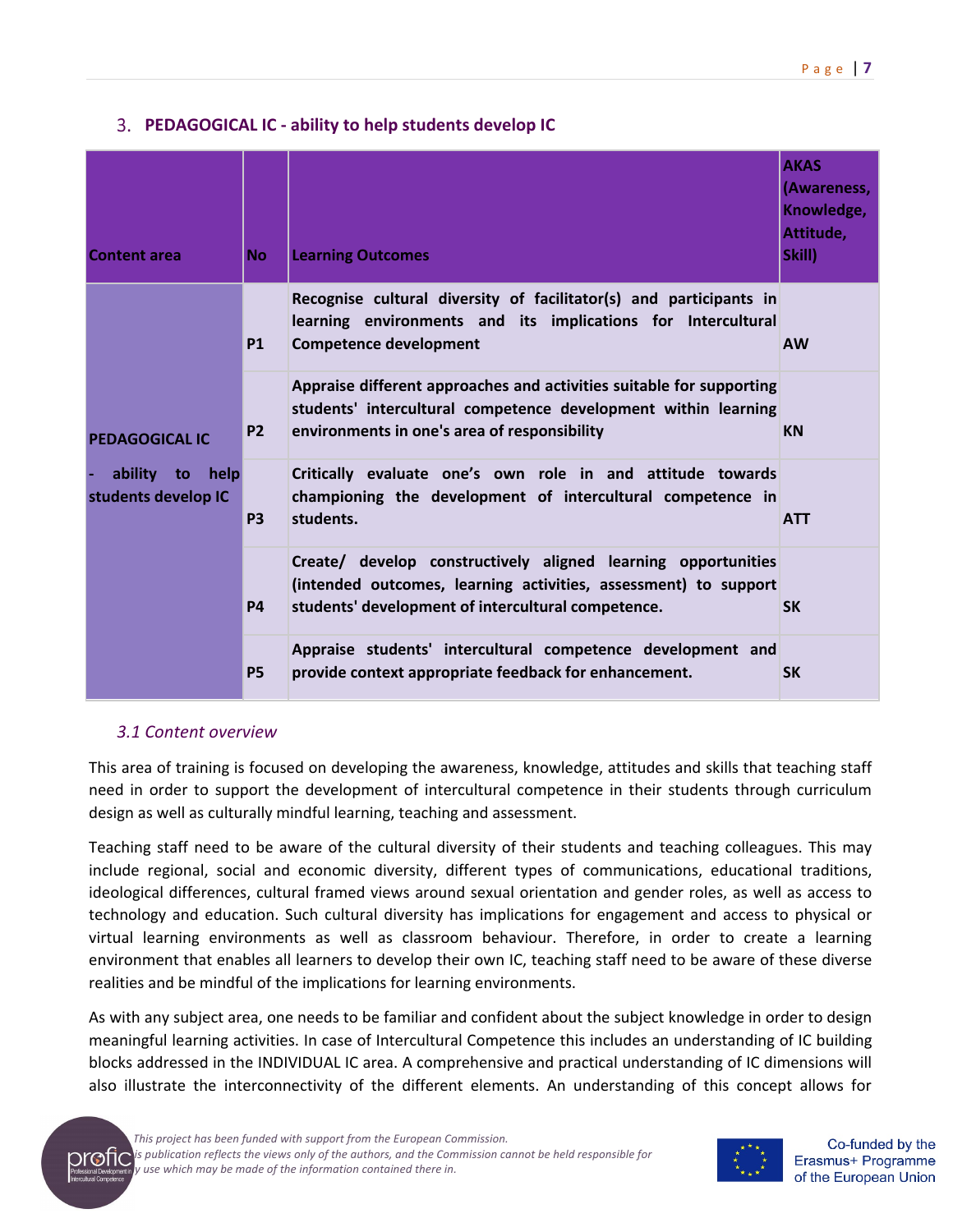incremental development of IC through specific activities in the classroom; only when we know what IC is, we will be able to identify connections between IC and the subject discipline, as well as understand its relevance.

It is fundamental for teaching staff to recognize the role of IC in their subject area for personal and professional development of their students; this will empower their role in championing IC development in students in their classroom. Staff may feel they do not need to develop IC within their discipline, especially in those programmes in which students do not usually participate in mobility activities. But diversity is present in every classroom to some extent, so it is relevant to reflect on the relevance of IC even in those contexts**.** On one hand one needs to reflect upon their own role as a facilitator of intercultural competence in students within their subject area; on the other hand, one needs to be clear about their own stance towards "teaching" intercultural competence and its limitations. This will shape one's approach to embedding IC development in their teaching.

The area will cover the curriculum design process for constructively aligned learning in order to support development of intercultural competence in students: From setting learning outcomes, to designing discipline appropriate learning activities and associated assessments measuring the achievement of IC learning outcomes. This is supported by an exploration of learning activities, their appraisal and understanding of limitations such as group discussions, role-play and reflective tasks. In order to empower students for continued IC development, being able to provide constructive feedback is fundamental. Through this content area, participants will discover different strategies and techniques for providing constructive feedback of continued IC development in students. This area will also enable those who do not explicitly focus on learning outcomes related to IC make sure that their teaching, learning and assessment activities reflect cultural diversity.

| <b>Awareness</b>                                                                                  | <b>Knowledge</b>                                                                                                                                             | <b>Attitudes</b>                                                                                     | <b>Skills</b>                                                                                                                                                            |
|---------------------------------------------------------------------------------------------------|--------------------------------------------------------------------------------------------------------------------------------------------------------------|------------------------------------------------------------------------------------------------------|--------------------------------------------------------------------------------------------------------------------------------------------------------------------------|
| Awareness of the cultural<br>diversity of their students<br>and teaching colleagues               | Knowledge<br>of<br>tools/techniques/activities<br>that permit to 'discover'<br>cultural diversity in the<br>classroom<br>and<br>help<br>students discover it | Viewing<br>diversity as a<br>of<br>mutual<br>source<br>enrichment<br>and<br>innovation, not conflict | Ensuring<br>cultural-<br>inclusiveness<br>Ωf<br>teaching, learning and<br>assessment activities,<br>as well as learning<br>materials and course<br>design on the whole   |
| of<br>Awareness<br>own<br>"teaching"<br>intercultural<br>competence stance and its<br>limitations | IC<br>Understanding<br>dimensions<br>and<br>their<br>impact on teaching and<br>learning support                                                              | Proactive<br>role<br>in<br>of<br>championing<br>IC<br>development in students<br>in the classroom    | Create communities of<br>keen<br>learners<br>on.<br>cultural<br>valuing<br>diversity, building on it<br>and using every-day<br>opportunities<br>to<br>further develop IC |
| Awareness of the need for                                                                         |                                                                                                                                                              | Valuing<br>intercultural                                                                             | Helping students see                                                                                                                                                     |

# *3.2 PEDAGOGICAL IC elements*

*This project has been funded with support from the European Commission. This publication reflects the views only of the authors, and the Commission cannot be held responsible for any use which may be made of the information contained there in.*

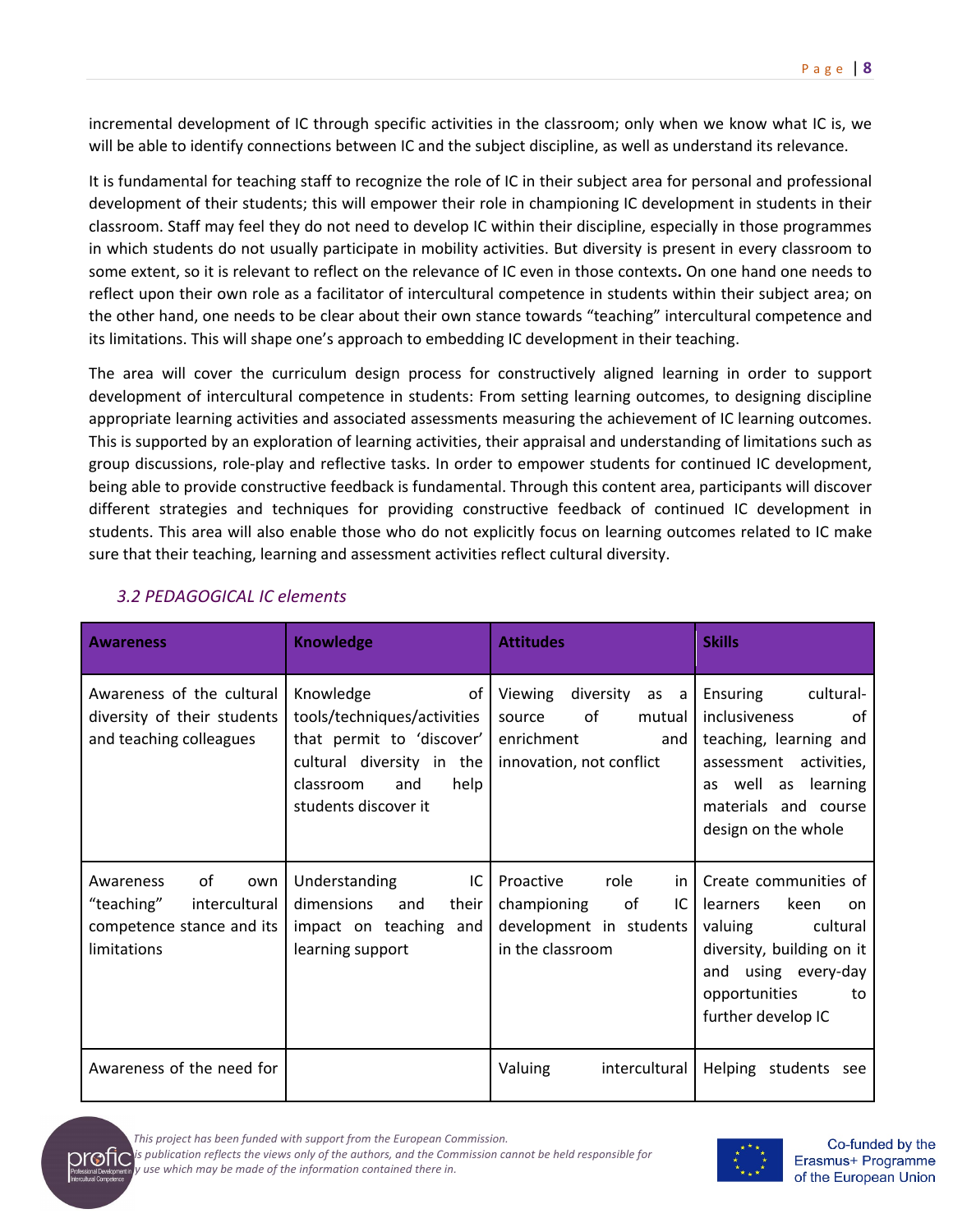| IC within own discipline<br>for<br>future<br>and<br>professionals in a specific<br>sector     |                                                                      | competence development<br>within<br>teaching<br>own<br>practice                                                                     | the<br>advantages<br>0f<br>developing<br>IC<br>and<br>acknowledge that<br>- IC<br>be<br>developed<br>can<br>without going abroad |
|-----------------------------------------------------------------------------------------------|----------------------------------------------------------------------|-------------------------------------------------------------------------------------------------------------------------------------|----------------------------------------------------------------------------------------------------------------------------------|
| Awareness of existing IC<br>development approaches,<br>tools<br>and<br>learning<br>activities | Knowledge of<br>pedagogy<br>of<br>and<br>theory<br>IC<br>development | Willingness<br>to<br>adapt  <br>existing or develop new<br>intercultural competence<br>related learning outcomes<br>in own teaching | Setting<br>intercultural<br>learning outcomes                                                                                    |
|                                                                                               |                                                                      |                                                                                                                                     | discipline<br>Designing<br>appropriate<br>intercultural<br>learning<br>activities                                                |
|                                                                                               |                                                                      |                                                                                                                                     | Giving feedback and<br>assessing student's IC                                                                                    |





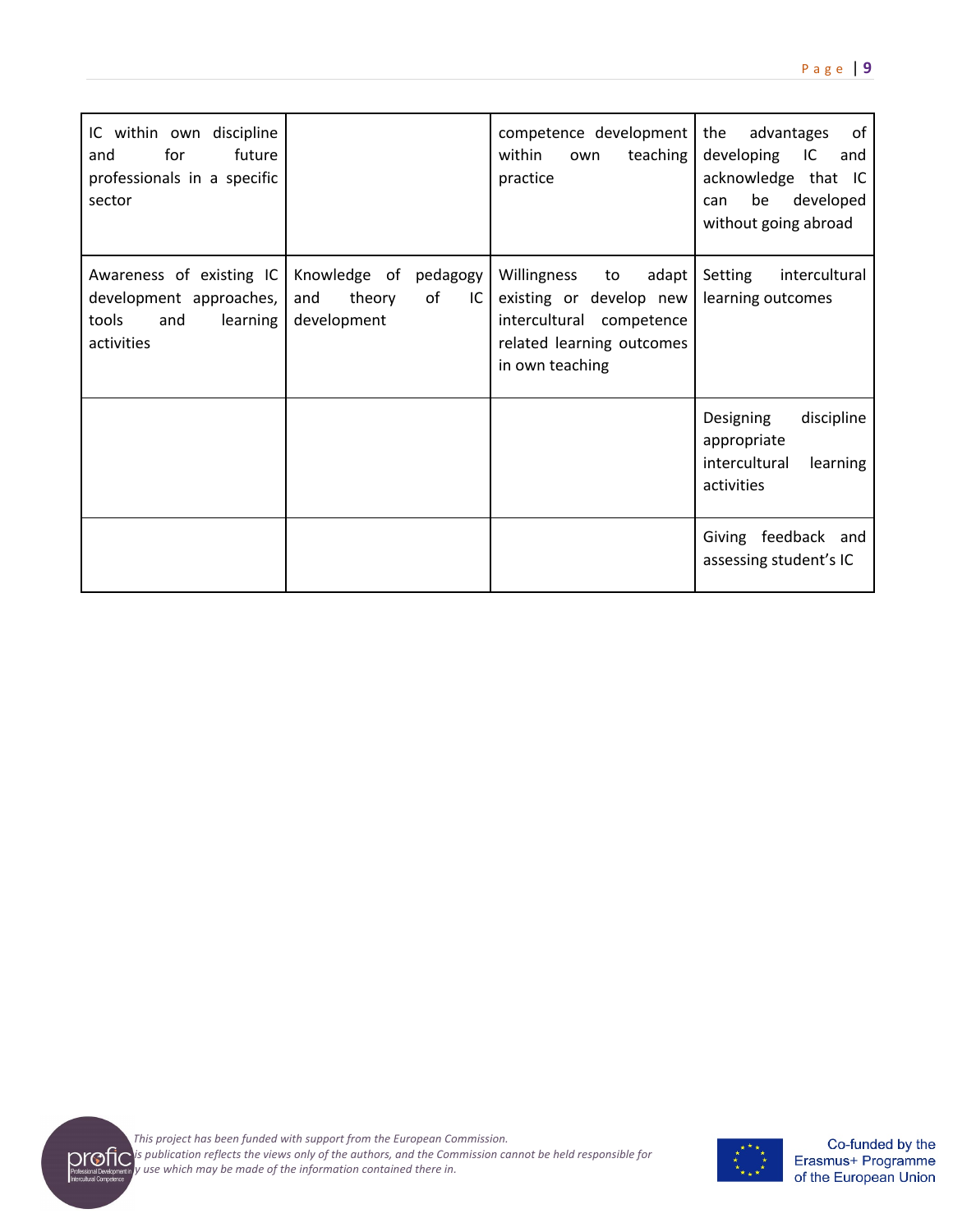| <b>Content Area</b>                        | No.            | <b>Learning Outcomes</b>                                                                                                                                       | <b>AKAS</b><br>(Awareness,<br>Knowledge,<br><b>Attitude, Skill)</b> |
|--------------------------------------------|----------------|----------------------------------------------------------------------------------------------------------------------------------------------------------------|---------------------------------------------------------------------|
| <b>SUPPORTING IC</b><br>ability to support | S <sub>1</sub> | Identify the main IC-related transitions and challenges that<br>students experience before, during and after the university                                    | KN, AW,                                                             |
| students' intercultural<br>journeys        | $\mathsf{S2}$  | Appraise tools and resources that are appropriate to students<br>facing particular cultural diversity challenges.                                              | KN, SK                                                              |
|                                            | S <sub>3</sub> | Proactively engage in recognising challenges of the students'<br>intercultural journey and co-constructing effective solutions<br>together with their students | ATT, SK                                                             |
|                                            | S <sub>4</sub> | Employ emotional intelligence in supporting students in<br>intercultural situations.                                                                           | SK, KN                                                              |

# **SUPPORTING IC - ability to support students' intercultural journeys**

## *4.1 Content overview*

In order to develop an ability to support students' intercultural journeys, staff should first develop an understanding of the transitions and challenges that students experience at the university. The literature on cultural transitions suggests that there are typically several phases experienced by students:

- 1. The Honeymoon stage. In the university context it could be their first weeks at the university when they are discovering everything new
- 2. The Culture shock stage when students discover differences between their previous cultural environment and the current one. This can relate to many aspects such as differences in the educational system, requirements, people, challenges related to moving to a different city etc. These can all be accompanied with the feelings of anxiety, fear, confusion, no sense of belonging etc.
- 3. The Recovery stage when students start resolving some of the conflicts they experienced in the previous stage
- 4. The Adaptation stage students start paying attention to the similarities both cultural environments have and appreciating them more

It is worth mentioning that students experience these transitions when entering the university and similarly when making the transition from university to the world of work. Moreover, due to the complex nature of cultural diversity in higher education, students can experience these transitions and related challenges at various stages of their studies and life. It is important to support students who face these challenges and help them realise the advantages cultural diversity could bring to their life. This type of support is not limited to

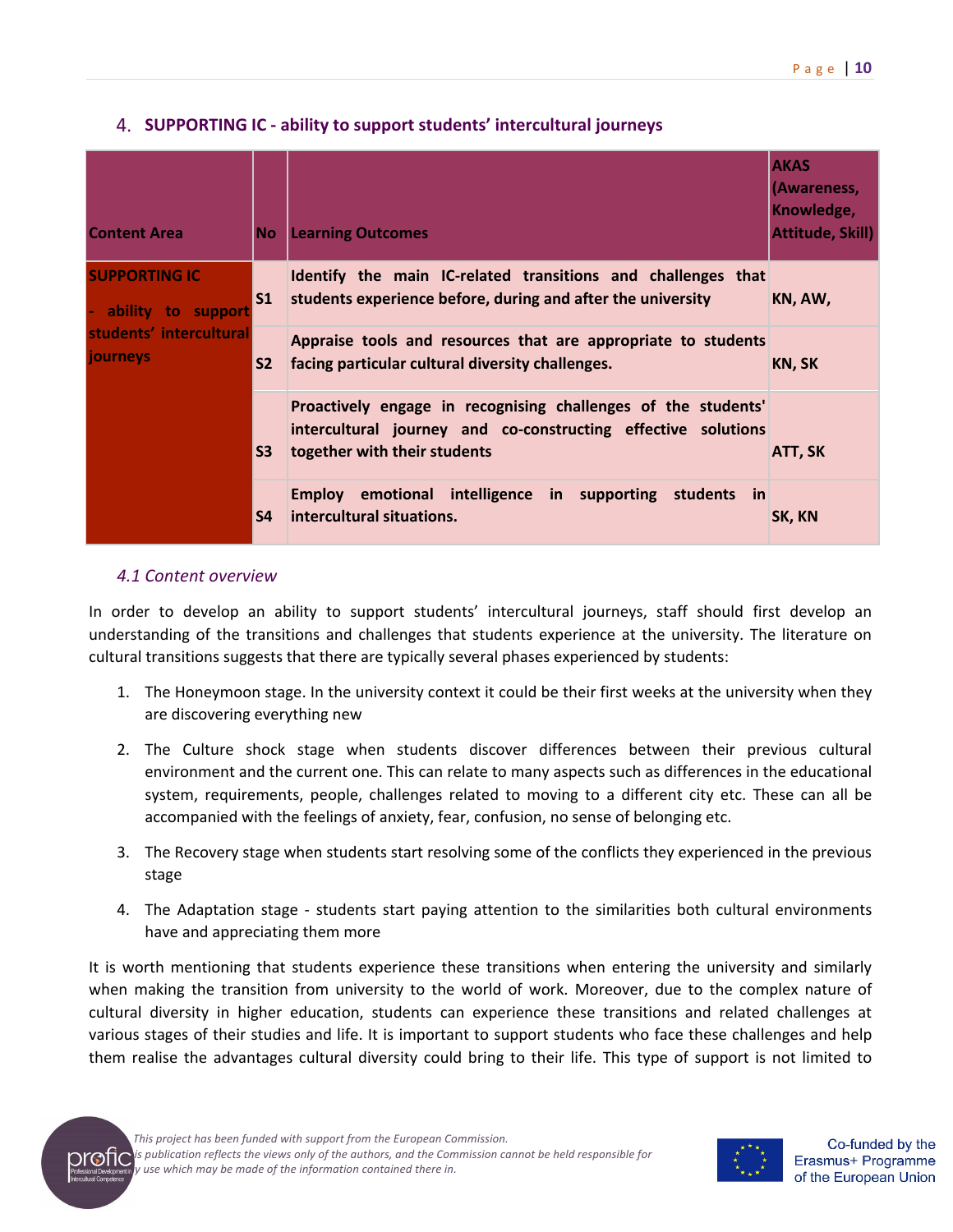during the intercultural experience but is also relevant prior and after the exposure (for example as part of student mobility or community project participation).

Once the staff is aware of these possible transitions and challenges that they can face, they should be equipped with the tools and resources they can offer to students that face different cultural diversity issues. Such tools can include but not limited to:

- Coaching and mentoring techniques when staff can guide students to explore different options or explicitly suggest such options
- Emotional Intelligence exercises and tools
- Guidance in access to specific information and people
- Good practices and practical exercises that could be useful for students

# *4.2 SUPPORTING IC elements*

| <b>Awareness</b>                                                                                                                   | <b>Knowledge</b>                                                                                                                     | <b>Attitudes</b>                                                                                | <b>Skills</b>                                                                                                         |
|------------------------------------------------------------------------------------------------------------------------------------|--------------------------------------------------------------------------------------------------------------------------------------|-------------------------------------------------------------------------------------------------|-----------------------------------------------------------------------------------------------------------------------|
| Being conscious of the<br>cultural challenges faced<br>by students                                                                 | cultural<br>Knowledge<br>of<br>transition<br>periods<br>and<br>challenges                                                            | Willingness<br>to<br>support<br>students in their journeys                                      | Ability to identify if a<br>student<br>is<br>facing<br>challenges that have to<br>with<br>cultural<br>do<br>diversity |
| <b>Being</b><br>of<br>the<br>aware<br>importance of supporting<br>students in their cultural<br>journeys                           | Knowledge<br>and<br>understanding of specific<br>models and tools available<br>to support students faced<br>with cultural challenges | Proactivity in supporting<br>students facing cultural<br>challenges                             | Coaching<br>and<br>mentoring skills                                                                                   |
| Awareness of university<br>and external resources and<br>services<br>to<br>support<br>cultural<br>students<br>facing<br>challenges |                                                                                                                                      | Perceiving<br>students<br>experience<br>holistically,<br>inside and outside of the<br>classroom |                                                                                                                       |
|                                                                                                                                    | Knowledge of emotional<br>intelligence model and its                                                                                 | Empathy                                                                                         |                                                                                                                       |
| of<br>Awareness<br>own<br>emotions<br>supporting<br>in                                                                             | impact<br>on<br>supporting<br>culturally diverse students                                                                            |                                                                                                 | Emotional<br>self-<br>management skills                                                                               |



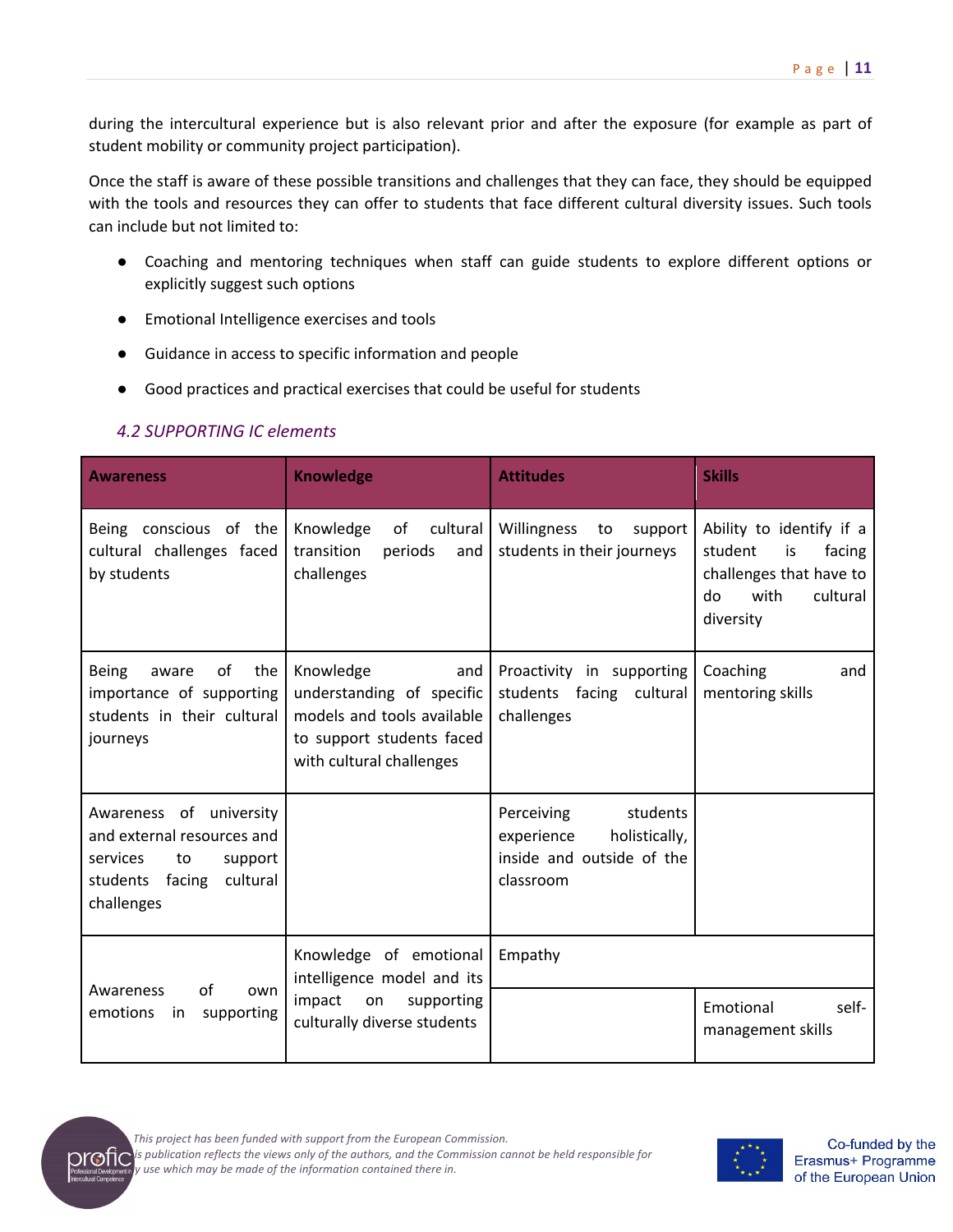| students |  | Relationship      |
|----------|--|-------------------|
|          |  | management skills |
|          |  |                   |



*This project has been funded with support from the European Commission. This publication reflects the views only of the authors, and the Commission cannot be held responsible for any use which may be made of the information contained there in.*

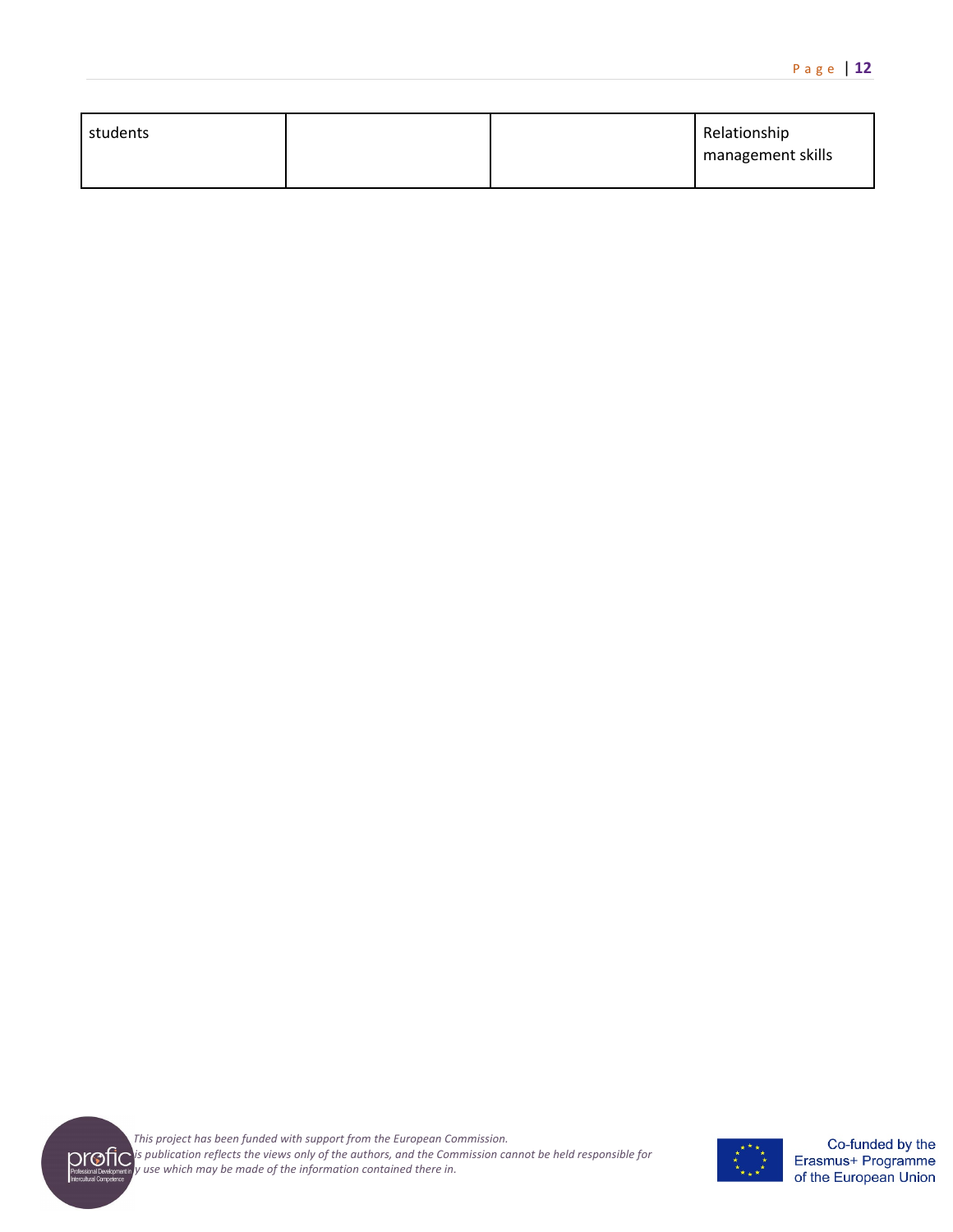| <b>Content Area</b>                                                                        | No.            | <b>Learning Outcomes</b>                                                                                                                                 | <b>AKAS</b><br>(Awareness,<br>Knowledge,<br>Attitude, Skill) |
|--------------------------------------------------------------------------------------------|----------------|----------------------------------------------------------------------------------------------------------------------------------------------------------|--------------------------------------------------------------|
| <b>DEVELOPING</b><br>ТC<br><b>Professional reflective</b><br>practice<br>on<br>development | $IC$ D1        | Assess and set priorities for one's own IC development on the<br>basis of multiple sources of feedback and one's own context<br>and professional role(s) | KN, AW, SK                                                   |
|                                                                                            | D <sub>2</sub> | Apply critical thinking on own effectiveness when supporting<br>students' learning on intercultural competence                                           | <b>SK</b>                                                    |
|                                                                                            | D <sub>3</sub> | Monitor own use of intercultural competence when supporting<br>students in intercultural journeys                                                        | <b>SK</b>                                                    |
|                                                                                            | D <sub>4</sub> | Evaluate own role and contribution in supporting colleagues<br>and their institution in dealing with intercultural competence                            | <b>SK</b>                                                    |
|                                                                                            | D <sub>5</sub> | Design, engage with and review continuous professional<br>development measures for IC development                                                        | SK, ATT                                                      |

# **DEVELOPING IC - Professional reflective practice on IC development**

#### *5.1 Content overview*

This area of the PROFIC learning programme focuses on the meta self-reflective approaches to the participant towards their own IC development. This area is cross-cutting and supports other areas of Professional IC so that an individual can track their development needs, plan actions and receive feedback for a lifelong learning approach to their IC development and their support of development of others (both students and colleagues). Similar to other areas, the Area contains specific developmental awareness, knowledge, skills and attitudes that can enable high level professional reflective practice.

Within this area, participants will be able to reflect on strengths and weaknesses concerning their own IC (at individual, pedagogic and supporting level) and become more aware of good practices in supporting student development of IC which they may already be applying. This self-awareness will be based on multiple sources of evidence and feedback; and will support participants in forming a more rounded view of one's own existing strengths and areas for further development. Since each competence element requires specific learning approaches, it is important for individuals to realize which aspect of their IC areas they might wish to prioritize.

In order to build their self-awareness staff will rely on full knowledge on intercultural competence described in the individual area. Furthermore, staff will be aware of relevant models and approaches to professional development, and challenges they might encounter in order to base their development on in-depth knowledge of the process.





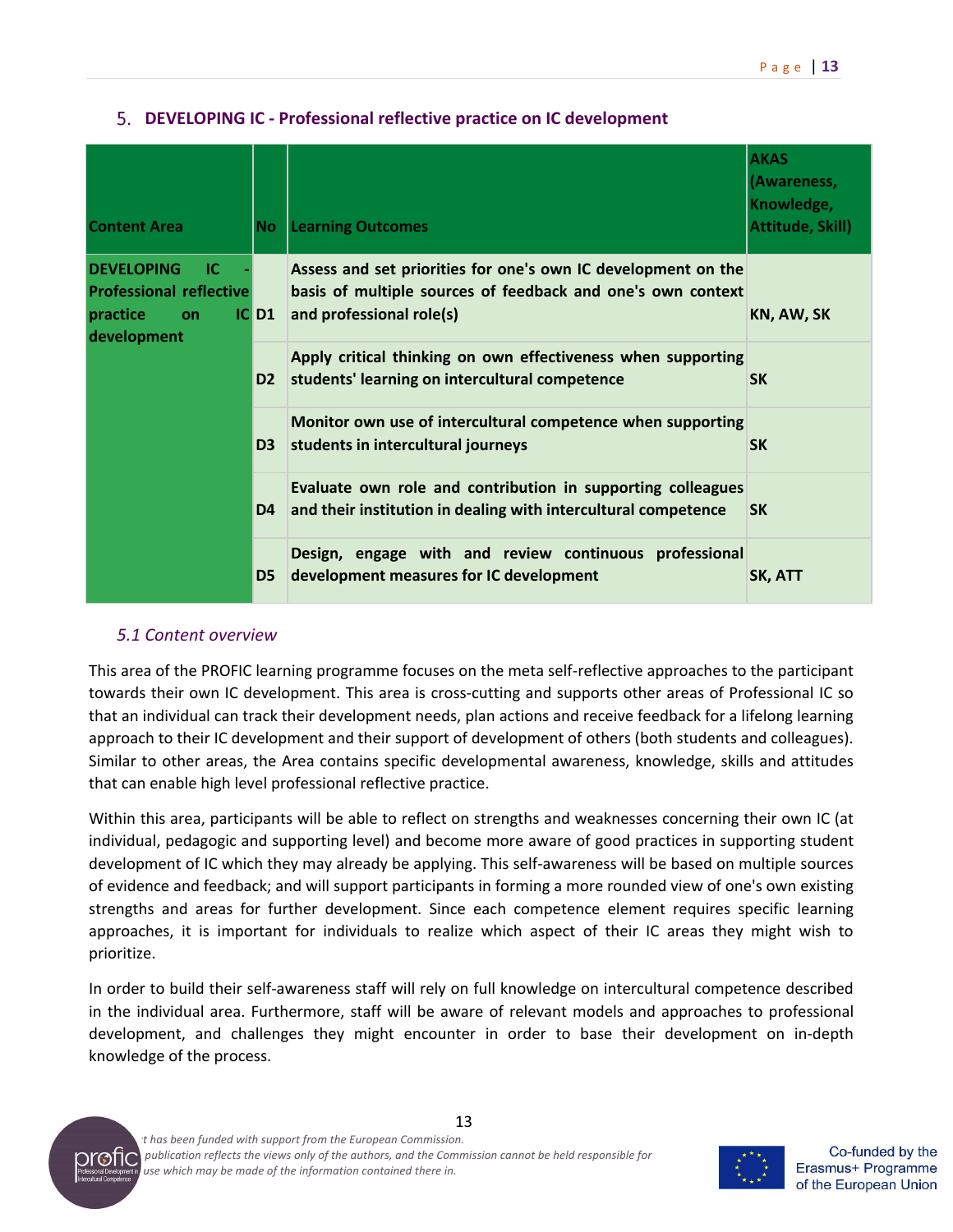Within this content area, staff will explore the appropriate motivation so that developing these soft skills is not perceived as mandatory but as a way of growing professionally. It is also important to feel institutional support and that such professional development is acknowledged and appreciated by their organisation. As part of professional development practice, staff will perceive diversity as a source of enrichment and not of conflict and reflect on how it can be used to widen teaching scope and adapt methodologies to new realities.

Staff will exercise strategies of setting their own priorities for development and track their progress. Staff will exercise skills of implementing their developing IC in their everyday work, teaching and student support, as appropriate, and modify approaches if needed. Building IC their own professional contexts can lead into supporting other colleagues in their effort to develop their IC as one of the key competences for the modern diverse world with impacts not only on social cohesion, but also innovation, divergent thinking and other multifaceted benefits of working well across cultural boundaries.

| <b>Awareness</b>                                                                                                     | <b>Knowledge</b>                                                            | <b>Attitudes</b>                                                       | <b>Skills</b>                                                                                         |
|----------------------------------------------------------------------------------------------------------------------|-----------------------------------------------------------------------------|------------------------------------------------------------------------|-------------------------------------------------------------------------------------------------------|
| of<br>Awareness<br>own<br>strengths and weaknesses<br>in IC                                                          | Knowledge<br>relevant<br>of<br>professional development<br>models           | Willingness to continually<br>develop own IC                           | Ability to critically<br>self-evaluate own<br>IC                                                      |
| Awareness of own existing<br>intercultural<br>good<br>practices                                                      | Knowledge of challenges<br>of developing IC in an<br>organisational setting | Perceiving IC as part of<br>one's own key professional<br>development  | Ability<br>to<br>set<br>development<br>goals for IC                                                   |
| <b>Being</b><br>of<br>the<br>aware<br>IC<br>effectiveness<br>of<br>implementation in student<br>learning             |                                                                             | Willingness to adapt own<br>IC.<br>development<br>approaches if needed | Ability to monitor<br>progress of own<br>development<br>actions                                       |
| of<br><b>Being</b><br>the<br>aware<br>effectiveness<br>of<br>IC<br>implementation<br>in<br>supporting students       |                                                                             | Openness to feedback on<br>own IC from colleagues<br>and students      | Seeking feedback<br>and acting on it                                                                  |
| of<br><b>Being</b><br>the<br>aware<br>effectiveness<br>of<br>own<br>knowledge sharing on IC<br>with other colleagues |                                                                             |                                                                        | Ability<br>to<br>gage<br>effectiveness<br>0f<br>approaches<br>own<br>working<br>when<br>with students |

# *5.2 DEVELOPING IC elements*



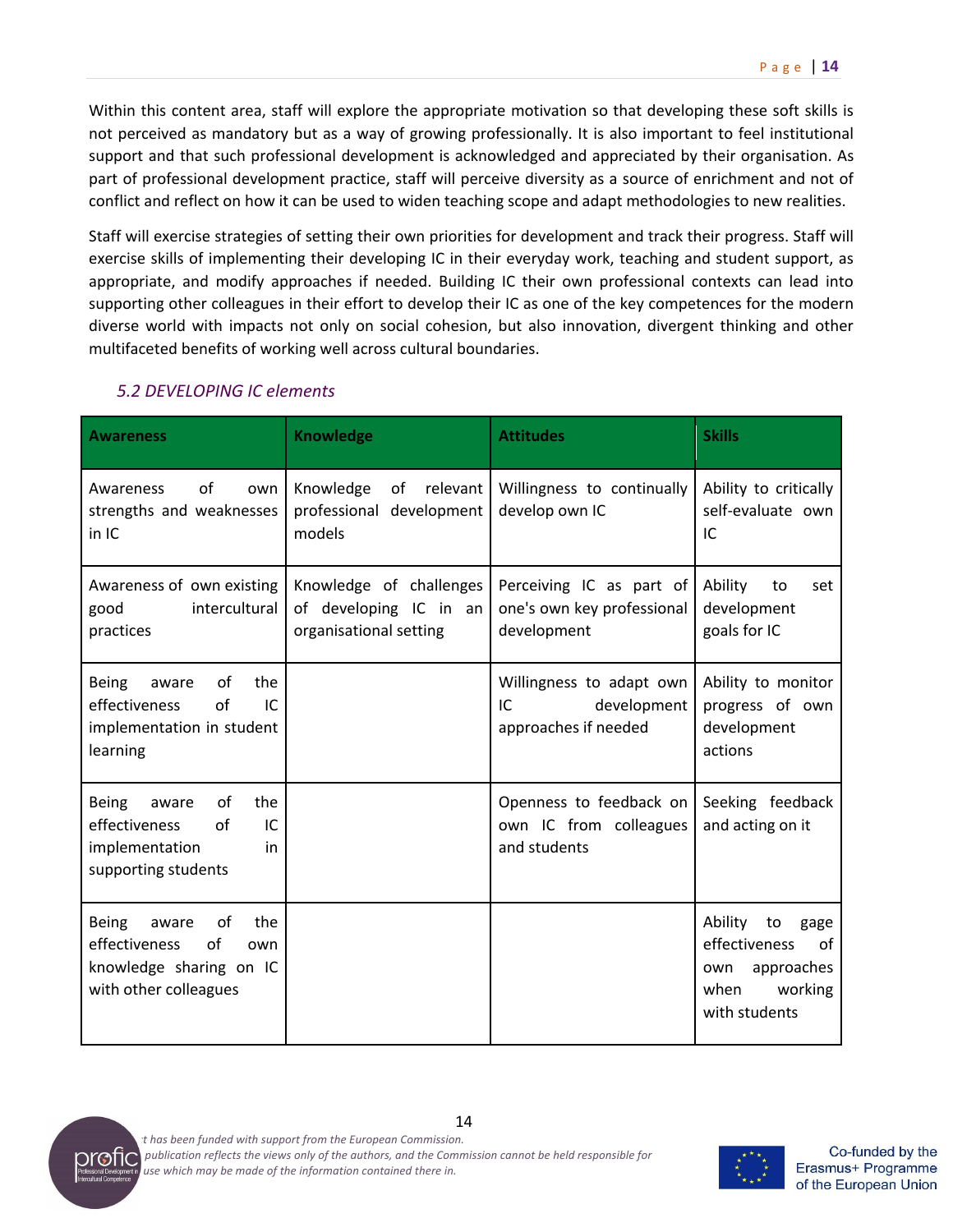# **PROFIC Professional Development Methodology**

PROFIC Professional Development Programme is designed to help participants develop/articulate dispositions and acquire/widen their repertoire of tools. These permit those working at higher education institutions to act purposefully and proactively in fostering their own and others' systematic Intercultural Competence development within the scope of their professional roles and responsibilities. The proposed methodology is blended approach combining face to face activities. However, due to developing COVID-19 situation the project team keeps following the country guidelines and risk assessment for international travel and the programme may very likely have to be delivered solely online. The proposed methodology will be followed in either case scenarios: blended (which is recommended by the results of the Baseline Report) or only online and activities planned are adaptable for both deliveries. The PROFIC Professional Development Programme is based on the empirically developed PROFIC framework that includes 4 key competence areas for initial development:

- **INDIVIDUAL IC - Developing one's own Professional IC (I)**
- **PEDAGOGICAL IC - Ability to help students develop IC (P)**
- **SUPPORTING IC- Ability to support students' intercultural journeys (S)**
- **DEVELOPING IC - Professional reflective practice on IC development**

PROFIC project professional development approach includes two phases: **Phase 1** - PROFIC Learning Programme Delivery (WP4) and **Phase 2** - Action plans implementation with students and staff (WP5).



During **Phase 1** staff will go through a series of reflective, experiential and hands-on activities to recognise and further develop their professional intercultural competence in the period between September and December 2020. Phase 1 consists of three stages:

*1. Preparation stage:* Preparatory activities focused on reflecting on and initial structuring of own experience in the light of the programme intended learning outcomes





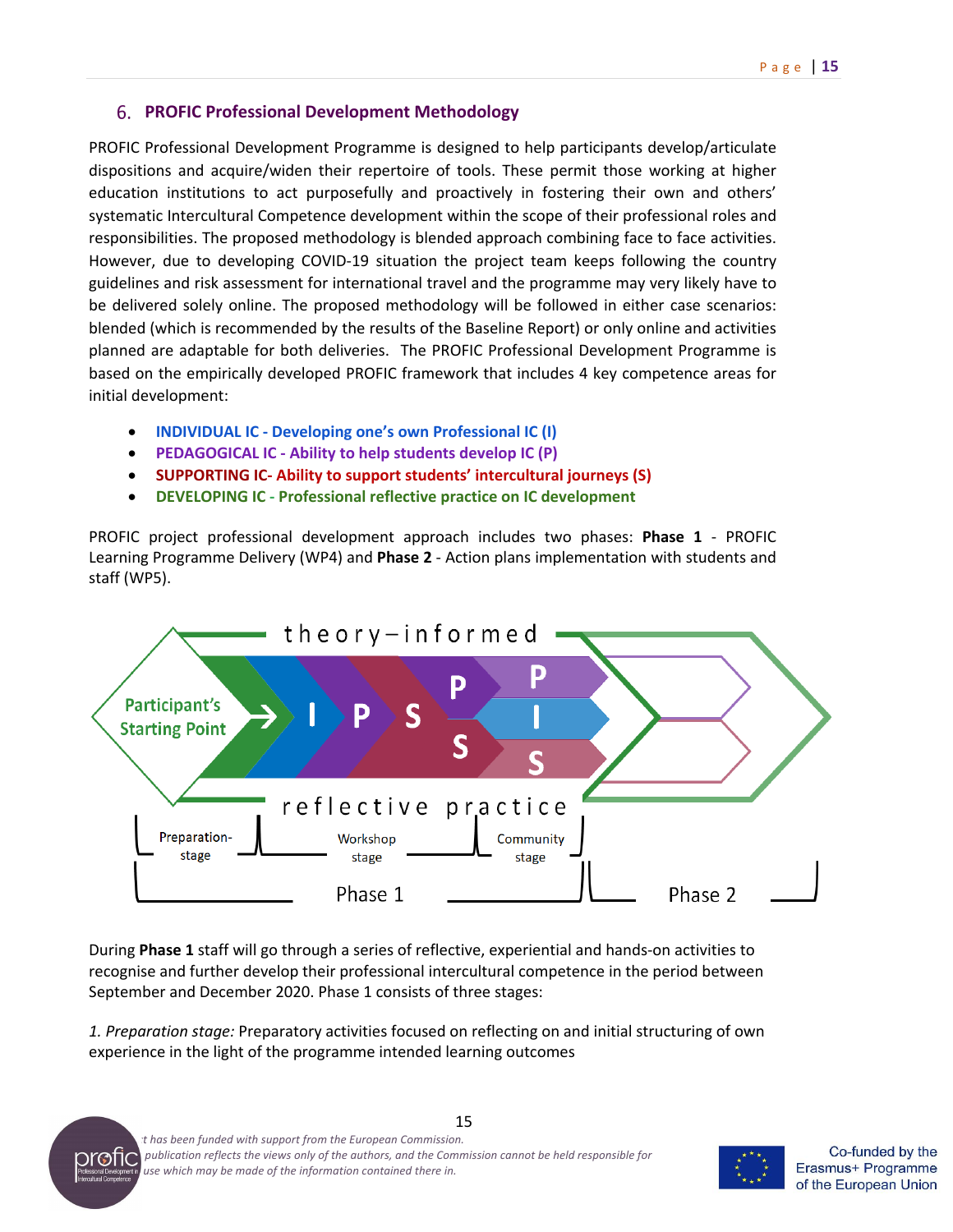*2. Workshop stage:* Intensive period that brings together activities that focus on the PROFIC Framework Areas over three days workshop (face to face or online depending on the pandemic situation).

*3. Community stage:* Post-intensive period of further working on Individual, Pedagogical and/or Supporting IC through the online community platform together with participants from other institutions and countries, through synchronous and asynchronous activities over a period of 2 months.

**Phase 2** invites participants to design and implement a small project or activity related to helping others develop IC followed by a reflection on this experience. This phase will take place between January and March 2021. In this phase participants who completed the PROFIC Development programme in Phase one will be asked to try to implement the action plans they developed during the programme with their students (or other staff if appropriate) and receive online support throughout the process by PROFIC mentors.

# *6.1 Methodological principles*

The programme design is underpinned by five interrelated methodological principles:

- built around participants' own experience of dealing with cultural diversity
- based on principles of peer learning
- informed by theory
- underpinned by and framed within reflective practice
- focused on producing change in practice

These interrelated principles are brought together to offer a professional development programme that will give agency and responsibility to every participant in order to encourage maximum application to own current and future professional practice, a programme that is strongly and explicitly context-related.

*Built around participants' own experience of dealing with cultural diversity:* At all the stages of the programme and regardless of the area of IC addressed, participants will be focusing on 'stories' of intercultural interactions they can share or anonymised intercultural incidents reported by their colleagues during the Baseline Study data collection phase.

- For the INDIVIDUAL IC activities the emphasis would be on a developing ability to analyse these situations through the knowledge on IC and related concepts in order to plan further development and solutions. Starting with reflecting on intercultural interactions in all spheres of their lives, participants gaining an increasingly broad understanding of types of cultures will be guided to focusing on intercultural interactions related to their work. With INDIVIDUAL IC-related activities acting as a common foundation for further development, these experience sharing and analysis activities are designed to link to other PROFIC Areas depending on the content of the shared experience;
- For the PEDAGOGICAL IC activities a major advantage of sharing lies in the opportunity to learn from the experience of colleagues - both those in their group and those interviewed during the baseline study - and their examples of good practice and less successful practice; cases created on the basis of Baseline Study will also permit participants to



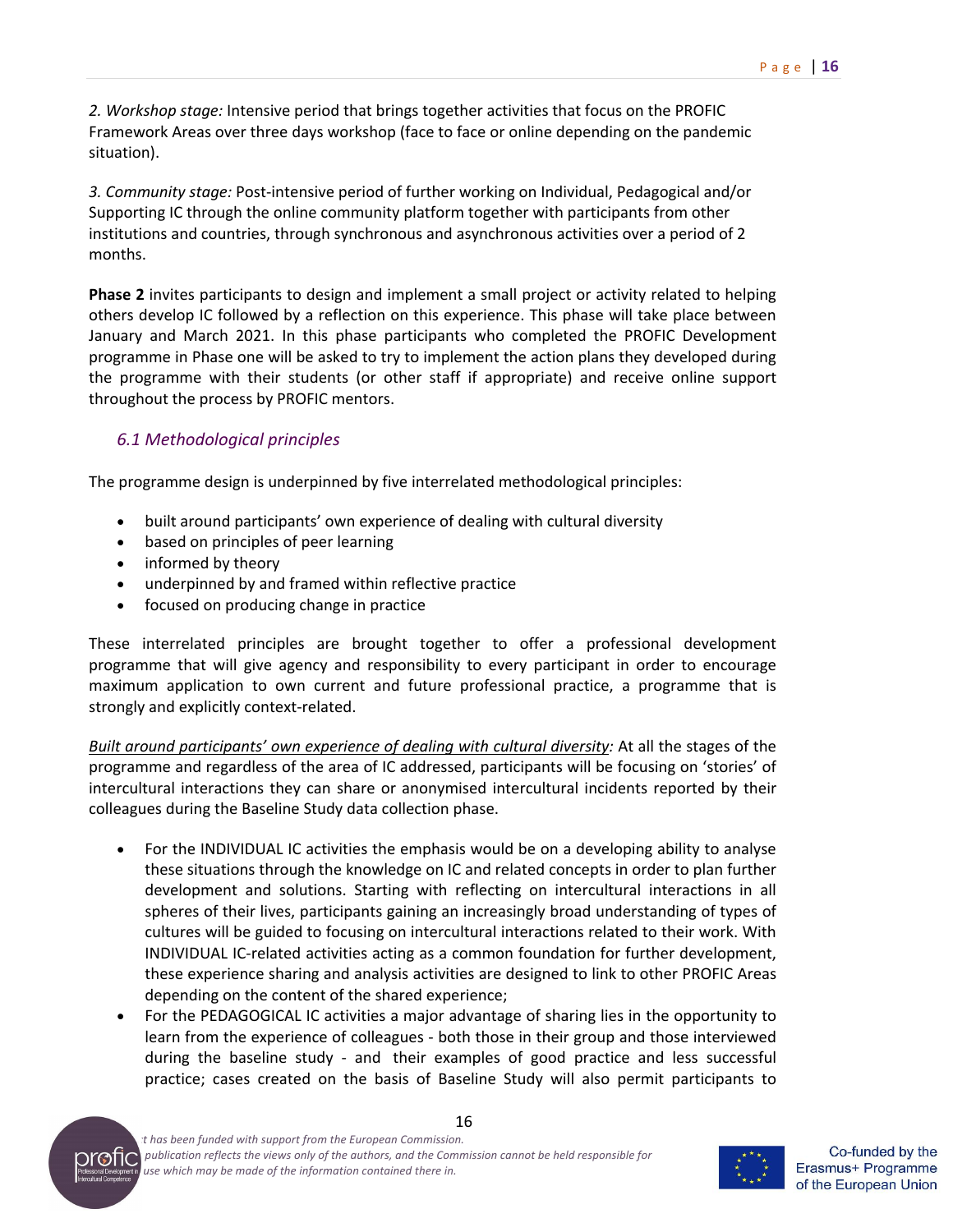practice critically analysing pedagogical practices from the point of view of inclusivity and missed opportunities for developing students' IC;

- for the SUPPORTING IC activities, the experiences shared will permit participants to practice getting to the roots of reported difficulties and see what tools could facilitate better ways forward; and
- for DEVELOPING IC activities, experiences shared constitute evidence of current achievements and permit to make learning more evident both to others and oneself, when revisited on future occasions.

Behind all these uses of own and peers' experiences is also the goal of helping participants see how culturally diverse their own contexts and everyday lives are and how relevant IC is in their own professional activities.

*Based on principles of peer learning:* apart from learning from what peers share in terms of their 'intercultural stories' and good practices, participants' prior knowledge about relevant concepts will be elicited in INDIVIDUAL and PEDAGOGICAL IC parts and that of transition periods and supporting tools in SUPPORTING IC parts. Participants will jointly work on finding promising pedagogical solutions for fostering IC development to common proto-situations, before focusing on their own individual students; while DEVELOPING IC part will capitalize on the insights produced when 'dialoguing' with peers and soliciting their feedback.

*Informed by theory*: in order to achieve the learning outcomes of the PEDAGOGICAL, SUPPORTING and DEVELOPMENT IC Areas, participants will need to build on conceptual understanding developed in the INDIVIDUAL IC part. Participants will develop/practice the application of theoretical framing to their thinking about interculturality around them and their efforts to support others and themselves in further IC development. If such language and way of organising the world is new to them, participants will certainly come to use the basic notions of an interculturally aware practitioner, without which they cannot continue their IC development (individual, pedagogic or supporting) beyond this organised professional development programme. To ease adoption of this new way of seeing one's own and other's behaviours, in all the Areas, participants will be invited to apply such theoretical frames more than once across the different stages of the programme.

*Underpinned by and framed within reflective practice*: developing any competence is a lifelong endeavour and whether participants choose to 'deeper explore' PEDAGOGICAL or SUPPORTING IC during PROFIC Professional Development activities, structured reflection activities will underpin the whole process. Participants will start with a guided self-assessment exercise linked to the programme learning outcomes at the preparatory stage, and continue through a series of reflective activities during subsequent stages, so as to complete the process with an Intercultural Higher Education Practitioner Portfolio to evidence their intercultural achievements and future development goals or challenges they choose to hold themselves accountable in front of the other members of the IC learning community/peer group at least partially consolidated throughout the three stages of Phase 1.

*Focused on producing change in practice*: while the Intercultural Higher Education Practitioner Portfolio will record the changes achieved and targeted in the INDIVIDUAL IC and other Areas, and the later Phase 2 will be fully focused on implementing and reflecting on a small change in practice





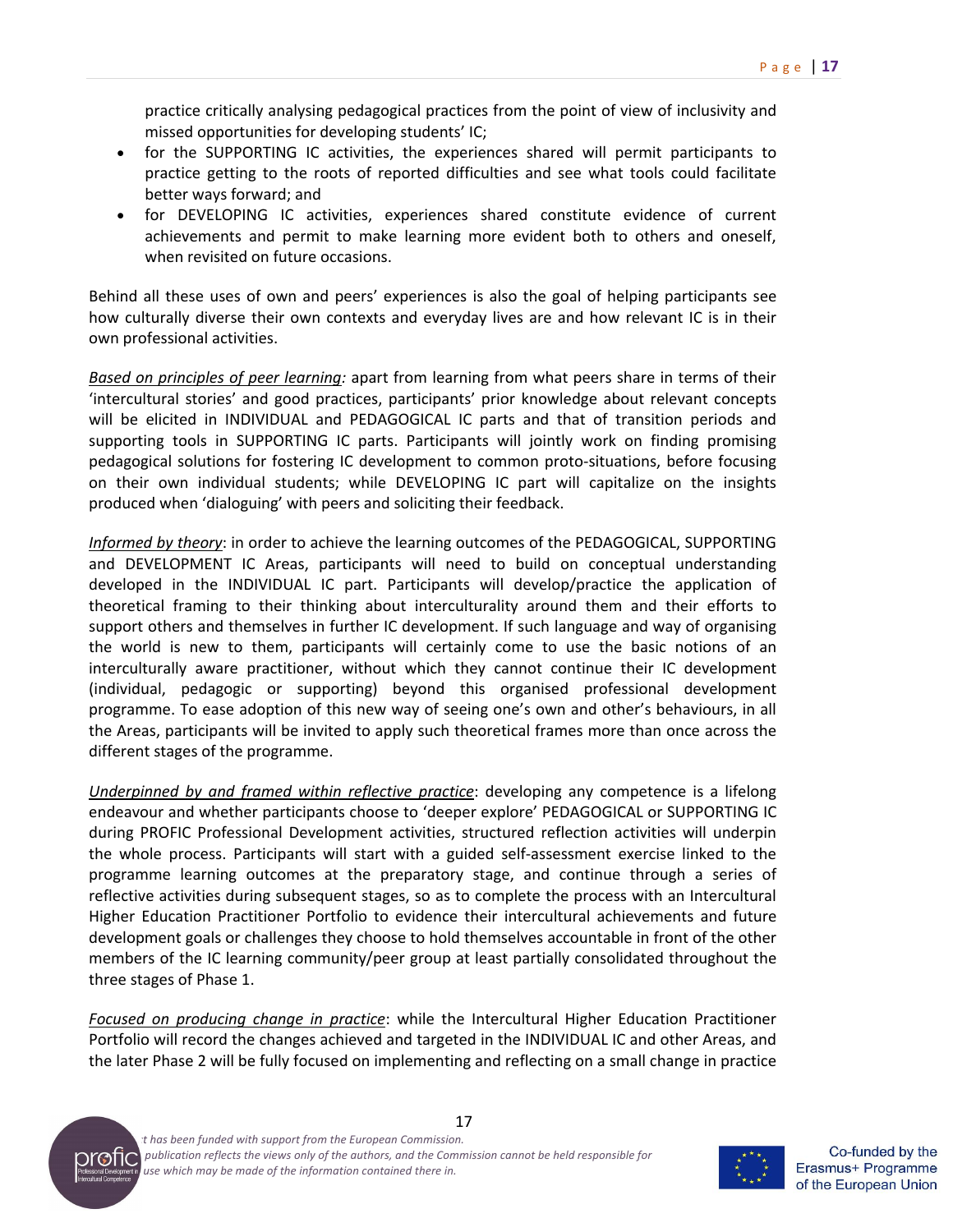project, both PEDAGOGICAL and SUPPORTING IC parts are designed to produce even more immediate (if micro) changes

- PEDAGOGICAL IC activities will enable participants to individually design ways to better support their own students in their own learning situations; while
- SUPPORTING IC activities comprise practicing certain techniques that participants can later apply when working with students or colleagues in difficult IC-related situations.

Every attempt was made for the PROFIC Programme to be as relevant as possible for every participant. As suggested in the Basic Structure diagram, the programme's starting point is the individual participant and their specific context; this individual starting point is captured through the preparatory stage which are, thus, regarded as crucial to shape the exact content of the Workshop and Community stage and keeping it relevant to individual participants. Throughout the programme participants work on examples from their own context and other Latin American university case studies and examples to ensure relevance of the PROFIC programme to the individual participant and their professional context.

Further, the relevance of the PROFIC programme is enhanced through pathway flexibility i.e. participants choosing a Pedagogical or Supporting IC focus in the Community stage. Moreover, the principle of always relating the group learning to one's own current and future practice is the key principle behind the majority of the Community stage of Phase 1 activities and the very *raisond'être* of Phase 2 interventions.

## *6.2 Learning activities examples*

In this section we include some learning activities examples that follow the methodological principles. In our work we have developed a list of existing more detailed activities and will cocreate activities with participants following our methodological principles.

## **INDIVIDUAL IC - Developing one's own Professional IC (I)**

This area delivery will commence with introductory reading and videos related to the notion of culture, the danger of yielding to the power of stereotypes and drawing attention to what intercultural incompetence might look like (preparatory activities). During the intensive part, we will (1) focus on the difference between generalisations, stereotypes and discriminatory behaviour; (2) explore the concept of culture; (3) discuss the IC and its building blocks. We will invite participants to analyse their own intercultural stories/incidents through the lens of points 1- 3 above (either during the intensive period or the post-intensive period). A simulation related to discovering cultural norms and the conflict-management-forum theatre are two interactive activities planned in order to recreate the most life like situations, even if delivered online.

## **PEDAGOGICAL IC - Ability to help students develop IC (P)**

The intention is to start with some initial stock taking i.e. identifying expectations but also current awareness of cultural challenges in the classroom or training setting. Initially this will be based on personal background and pre-activity input but will be further stimulated through simulating/ role playing through different scenarios identified from the project's baseline report. A central notion within the pedagogical area is the purposeful planning and structuring of learning (structural alignment); participants will be mapping out relevant intended learning outcomes, associated





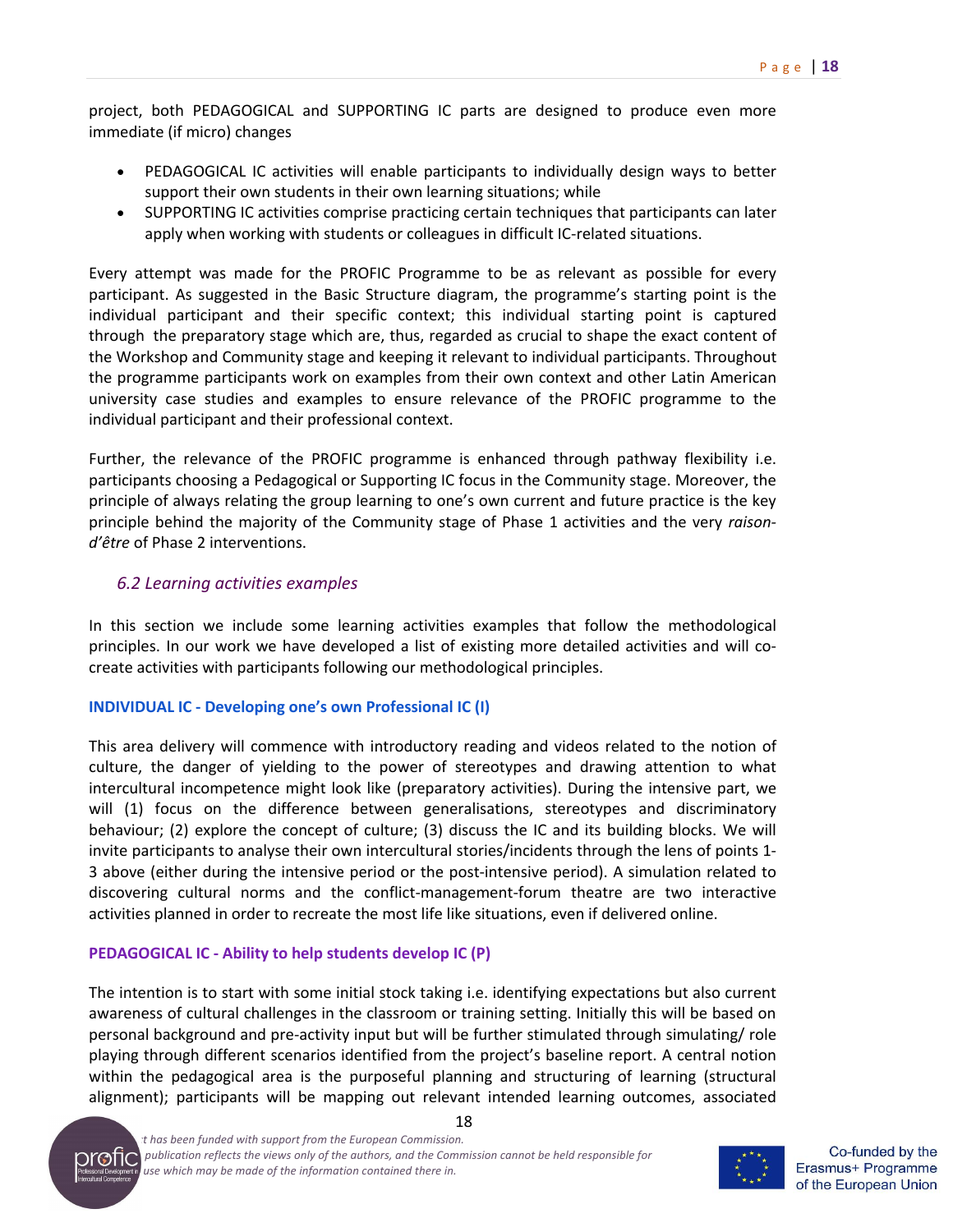learning activities and assessment that develop IC in learners. Participants will then be challenged to articulate suitable criteria to assess and provide feedback for learner IC development but also how to provide IC focused feedback/ interventions in unforeseen scenarios such as group work difficulties. Emerging from exposure to practices in different settings/ disciplines/ cultures/ etc. will be an understanding that one size does not fit all and participants will be invited to benchmark their own practice against different profiles of intercultural competence classroom/ training approaches. Generally, built into the sequence of activities would be periods of reflection to identify applications within their own context and opportunities to share and discuss thoughts about implementation.

#### **SUPPORTING IC - Ability to support students' intercultural journeys (S)**

The main focus will be on improving participant's awareness and understanding of the challenges and transitions experienced by students (e.g. through group discussion and mapping of such transitions with concrete examples and through trying to uncover root issues in stories shared), on emotional intelligence as a key skill in the support process and on knowledge (what it is, how participants use it and how they can learn to use it more appropriately and effectively - e.g. practicing perspective taking and 'cultivating empathy' activity) and at least initial know-how of specific tools that can be useful for students (coaching techniques, powerful questions, mentoring procedure, etc.).

#### **DEVELOPING IC - Professional reflective practice on IC development**

As already mentioned, we have agreed that the Reflective practice will be supported by a Portfolio, which participants will start working on in the Preparatory phase (through a selfassessment related to programme learning outcomes) and will revisit both during & at the end of the Workshop stage and during and at the end of the Community stage. These repeated occasions are built in to give participants time and space to make sense of the theoretical and practical inputs gained during the different stages of the programme and to 'appropriate' the learning. Through DEVELOPING IC activities, participants will be introduced to several techniques that can support reflective practice of IC development including self-reflection, peer support and wider/ broader stakeholder feedback.

## **7. ASSUMPTIONS**

Participant Profile: The PROFIC programme is **designed for staff working with students in higher education** (academics and professional services), who wish to develop themselves and their abilities to support students and peers in becoming more globally minded. The programme is not aimed at students directly.

Participation in the programme **does not** require:

- Prior knowledge of Intercultural Competence
- Foreign language knowledge
- Experience of living or travelling abroad





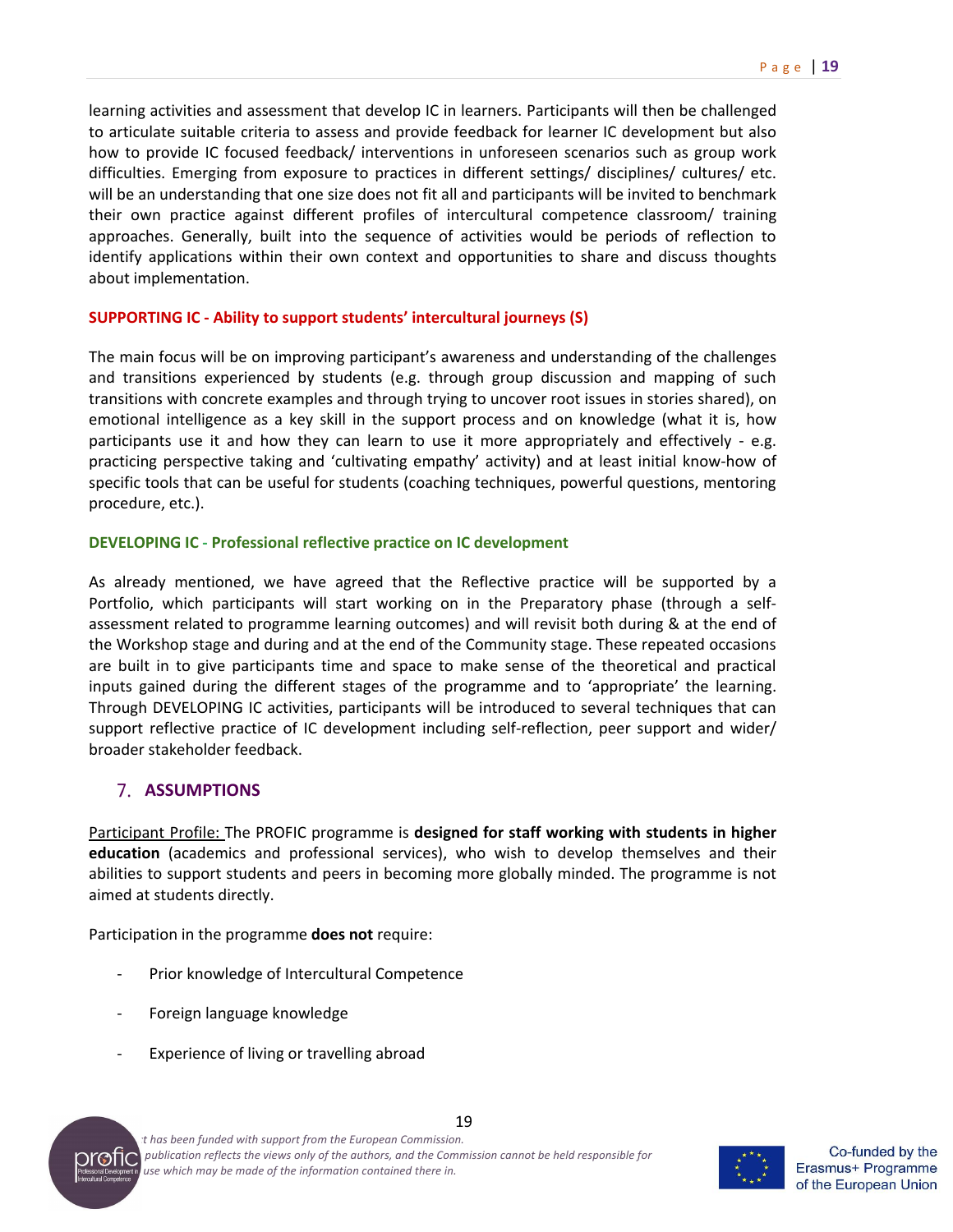The expectation is that participants are committed, willing and ready to take charge and make use of the learning opportunity. Participants are expected to create or cease opportunities to put learning into practice (as part of the post-intensive element for the full portfolio and to achieve the goals of the training).

Preparation stage: Because no prior knowledge or experience is required, it is vital that participants have engaged in the first phase of activities i.e. the preparation activities. The prework is essential to maximise the gain from the intensive period and the programme overall for the following reasons:

- Self-assessment initiates the reflective process that underpins the learner journey
- Familiarisation with some terminology creates a common frame of reference
- Gathering of examples and cases allows participants to apply learning to their own context

Workshop stage: The intensive phase relies on full engagement with the pre-activities to maximise the learning in this period. The different areas of the programme i.e. Individual IC, Pedagogical IC, Supporting IC and Developing IC are fully integrated.

The **Individual IC** is the foundation for other areas of IC development as indicated in the basic structure (see above). Both the Pedagogical and Supporting IC rely on an understanding of IC from an individual perspective as a starting point.

For the **Pedagogical IC** engagement in some form of formal or informal teaching or training setting is required. Participants need to see themselves as providing some facilitation of learning (identifying and reflecting on this forms part of the pre-work), which could include:

- Teaching experience
- Preparing for teaching students
- Informal peer support of colleagues
- Facilitating training for staff

The **Supporting IC** part assumes that participants might be people who regularly support students through their challenges and transition (especially outside of a classroom). This includes particularly staff for whom this is not part of the formal remit. However, anyone working in a higher education environment can find themselves in student-facing situations where their support may be needed - often unexpectedly.

**Developing IC** in turn is built on and contributes to the activities of each of the other three Areas - Individual IC, Pedagogical IC and Supporting IC - and also draws on preparatory period of initial reflection.

Community Stage and Phase 2: To get the most of the programme participants need to be ready to apply their learning into practice. Practice can be with individuals you are working with be it students or colleagues or groups of students e.g. in a classroom setting. It is a base assumption